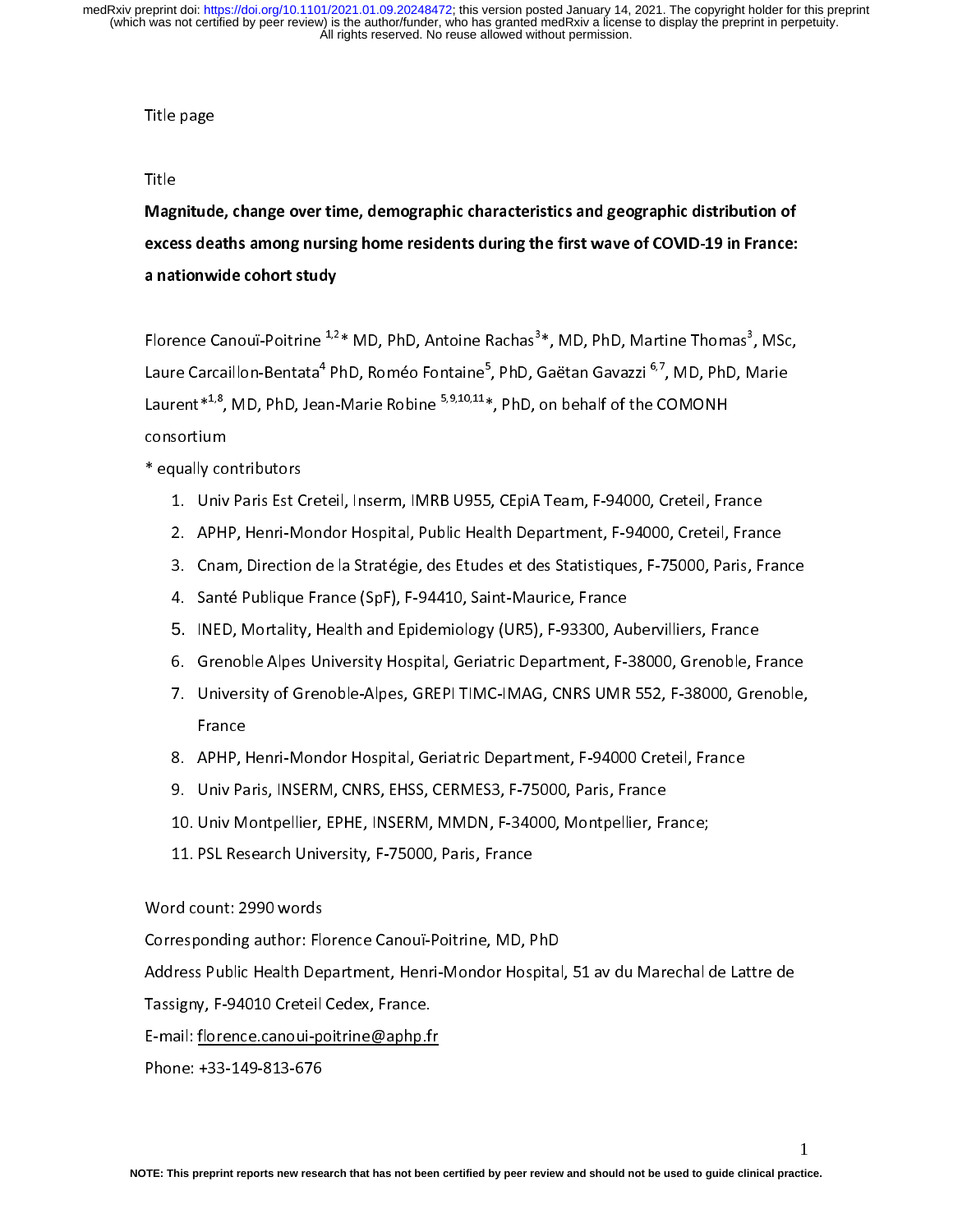Abstract<br>Importance: Nursing home (NH) residents are particularly vulnerable to SARS-CoV-2 l<br>i infections and coronavirus disease 2019 (COVID-19) lethality. However, excess deaths in this population have rarely been documented.

Objectives: The primary objective was to assess the number of excess deaths among NH residents during the first wave of the COVID-19 pandemic in France. The secondary objectives were to determine the number of excess deaths as a proportion of the total excess deaths in the general population and determine whether a harvesting effect was excess deaths in the general population and determine whether a harvesting effect was<br>present. present.<br>Design: We studied a cohort of 494,753 adults (as of March 1<sup>st</sup>, 2020) aged 60 and over in

6.515 NHs in mainland France. This cohort was exposed to the first wave of the COVID-19 pandemic (from March  $1^{st}$  to May 31 $^{st}$ , 2020) and was compared with the corresponding, reference cohorts from 2014 to 2019 (using data from the French National Health Data reference cohorts from 2014 to 2014 to 2019 (using data from the French National Health Data<br>System). System).<br>Main outcome and measures: The main outcome was all-cause death. Weekly excess deaths

and standardized mortality ratios (SMRs) were estimated.

Result: There were 13,505 excess deaths among NH residents. Mortality increased by 43% (SMR: 1.43). The mortality excess was higher among males than among females (SMR: 1.51) and 1.38, respectively) and decreased with age (SMRs in females: 1.61 in the 60-74 age group, 1.58 for 75-84, 1.41 for 85-94, and 1.31 for 95 or over; Males: SMRs: 1.59 for 60-74, 1.69 for 75-84, 1.47 for 85-94, and 1.41 for 95 or over). We did not observe a harvesting effect (up until August 30<sup>th</sup>, 2020). By extrapolating to all NH residents nationally  $(N=570,003)$ , the latter accounted for 51% of the total excess deaths in the general population (N=15,114 out of 29,563).

Conclusion: NH residents accounted for about half of the total excess deaths in France during the first wave of the COVID-19 pandemic. The excess death rate was higher among males than females and among younger residents than among older residents. We did not observe a harvesting effect. A real-time mortality surveillance system and the identification of individual and environmental risk factors might help to design the future model of care for older dependent and environmental risk factors might help to design the future model of care for older dependent.<br>adults. adults.<br>350 words

Key-words: COVID-19 / Excess deaths / Elderly adults / Nursing home Key-words: COVID-19 / Excess deaths / Elderly adults / Nursing home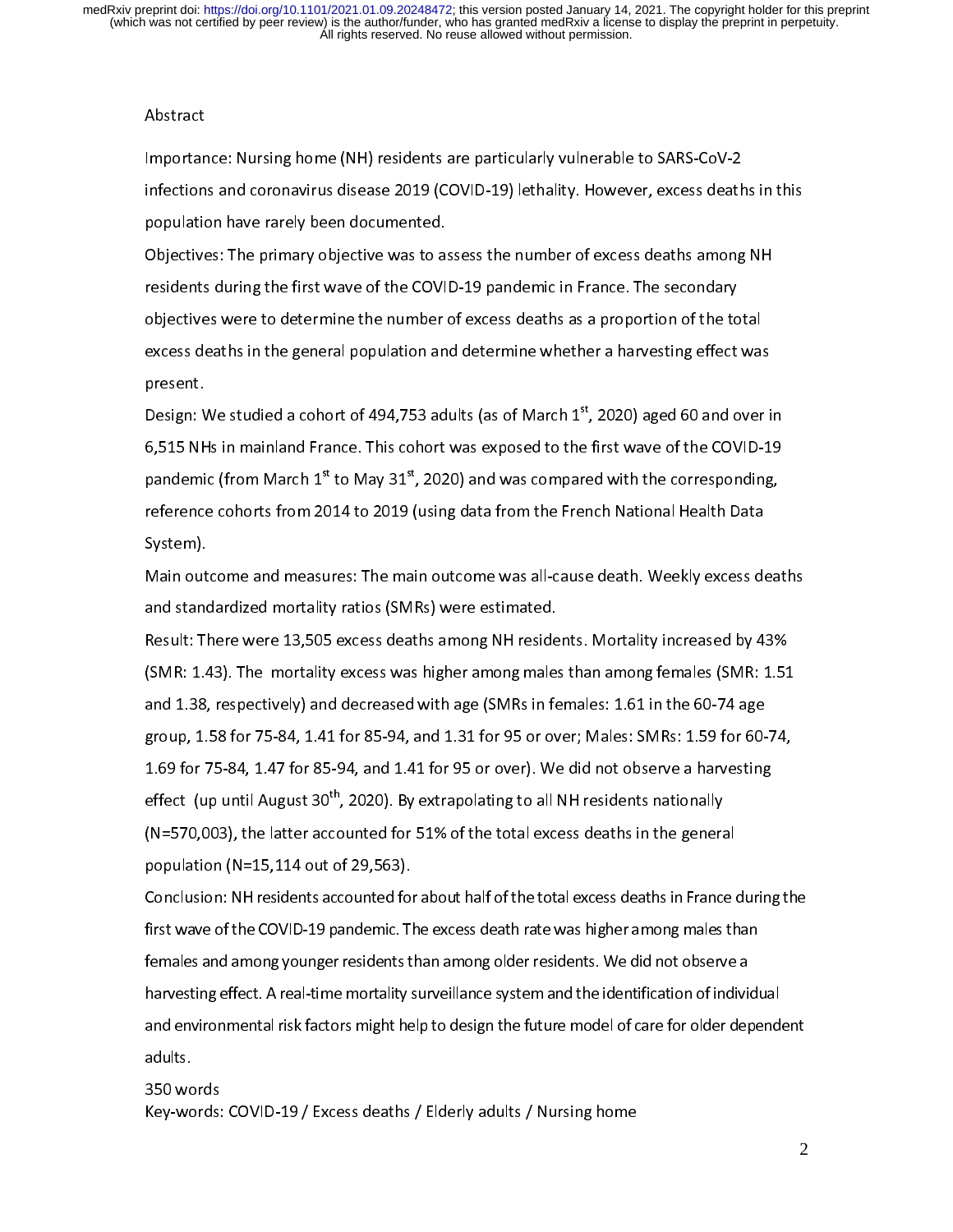# $\overline{a}$

- e Duri • home residents increased by 43%.
	- Nursing home residents accounted for 51% of the total excess deaths in France.  $\bullet$
	- Nursing home residents accounts account to the total encounted for an interesting for the total excess mortality was higher among younger residents than amo •  $T$  is the excess mortality was higher among  $T$  and among ounger  $T$  among ounger  $T$  and anong ounger  $T$  among ounger  $T$  and  $T$  and  $T$  and  $T$  and  $T$  and  $T$  and  $T$  and  $T$  and  $T$  and  $T$  and  $T$  and  $T$  and  $T$
	- residents.<br>The excess •
	- The excess mortality was higher among males than anong females. • We did not observe a harvesting effect during the study period (ending on August 30<sup>th</sup>,<br>2020, i.e., three months after the end of the first wave). 2020, i.e., three months after the end of the first wave).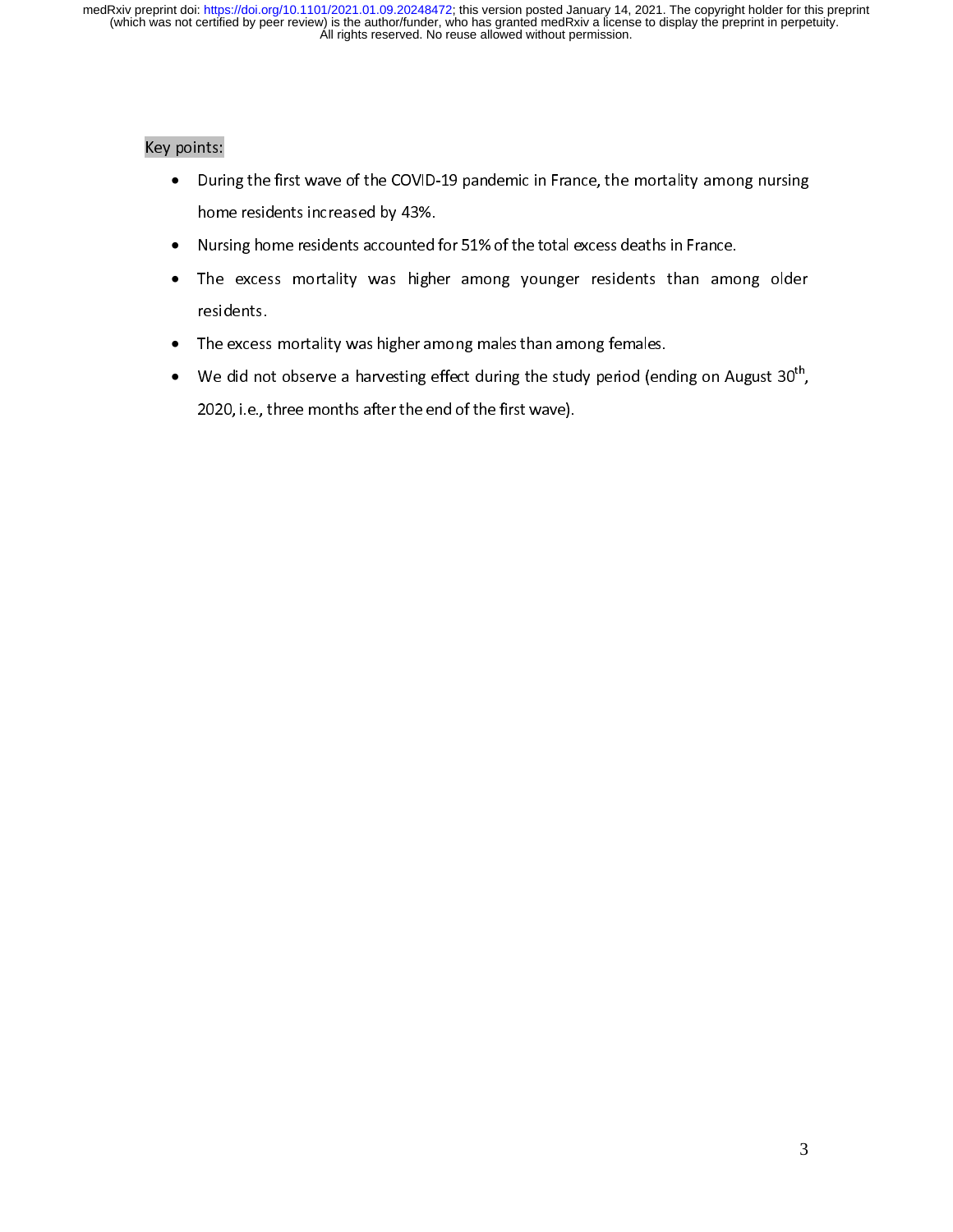# Introduction

In high-income countries, almost all deaths cause by coronavirus disease 2019 among people aged 65 or over.  $^{1,2}$  In France, 71% of the in-hospital deaths between March  $1<sup>st</sup>$  and June 2<sup>nd</sup>, 2020, concerned patients aged 75 or over.<sup>1</sup> In China, the case fatality rate 1st and June 2", 2020, concerned patients aged 75 or over.\* In China, the case fatality rate<br>was 2% overall, 8% in patients aged 70 to 79, and 15% in patients aged 80 and over.<sup>3</sup> In a was 2% overall, 8% in patients aged 70 to 79, and 15% in patients aged 80 and over." In a<br>meta-analysis of 58 studies covering 122,191 hospitalized patients worldwide, COVID-19 lethality was more strongly associated with age over 65 than with comorbidities, obesity, hypertension, diabetes, cardiovascular disease, or cancer.<sup>4,5</sup>

Soon after the start of the pandemic, there were concerns about nursing homes (NHs) as hotspots of contagion and deaths.<sup>6</sup> Several European governments were criticized (NHs) as hotspots of contagion and deaths.° Several European governments were criticized<br>for reporting only in-hospital deaths because it soon became clear that deaths in NHs accounted for a nonnegligible proportion of deaths - between 25% and 66% in the United States and in European countries.  $7-9$  Accordingly, the surveillance systems built to count daily COVID-19 deaths started to distinguish between hospitals, NHs, and private homes. <sup>10,11</sup> However, these systems give a fragmented view of the overall impact of the pandemic on NH residents, since some of the latter died in their NH and others died in hospital. Hence, reporting COVID-19-related deaths alone gives a partial view of the pandemic's impact. In contrast, the estimation of excess deaths takes account of the pandemic's negative (mortality-increasing) and positive (mortality-decreasing) direct and indirect<br>effects.<sup>12,13</sup> effects.<sup>12,13</sup>

We hypothesized that the overall impact of the first wave of the COVID-19 pandemic on NH residents in France could be assessed by leveraging the national NH administrative database (RESID-EHPAD, part of the French National Health Data System).<sup>14</sup> The primary objective of the present study was to assess the magnitude of excess mortality among NH residents in France during the first wave of the COVID-19 pandemic overall and by age, sex and territorial unit. The secondary objectives were to (i) determine excess deaths in NHs as a proportion of total excess deaths, (ii) assess changes over time of excess mortality, and determine whether a harvesting effect (i.e., a short-term forward shift in mortality<sup>15,16</sup>) was present. a harvesting effect (i.e., a short-term forward shift in mortality<sup>15,16</sup>) was present.<br>**.**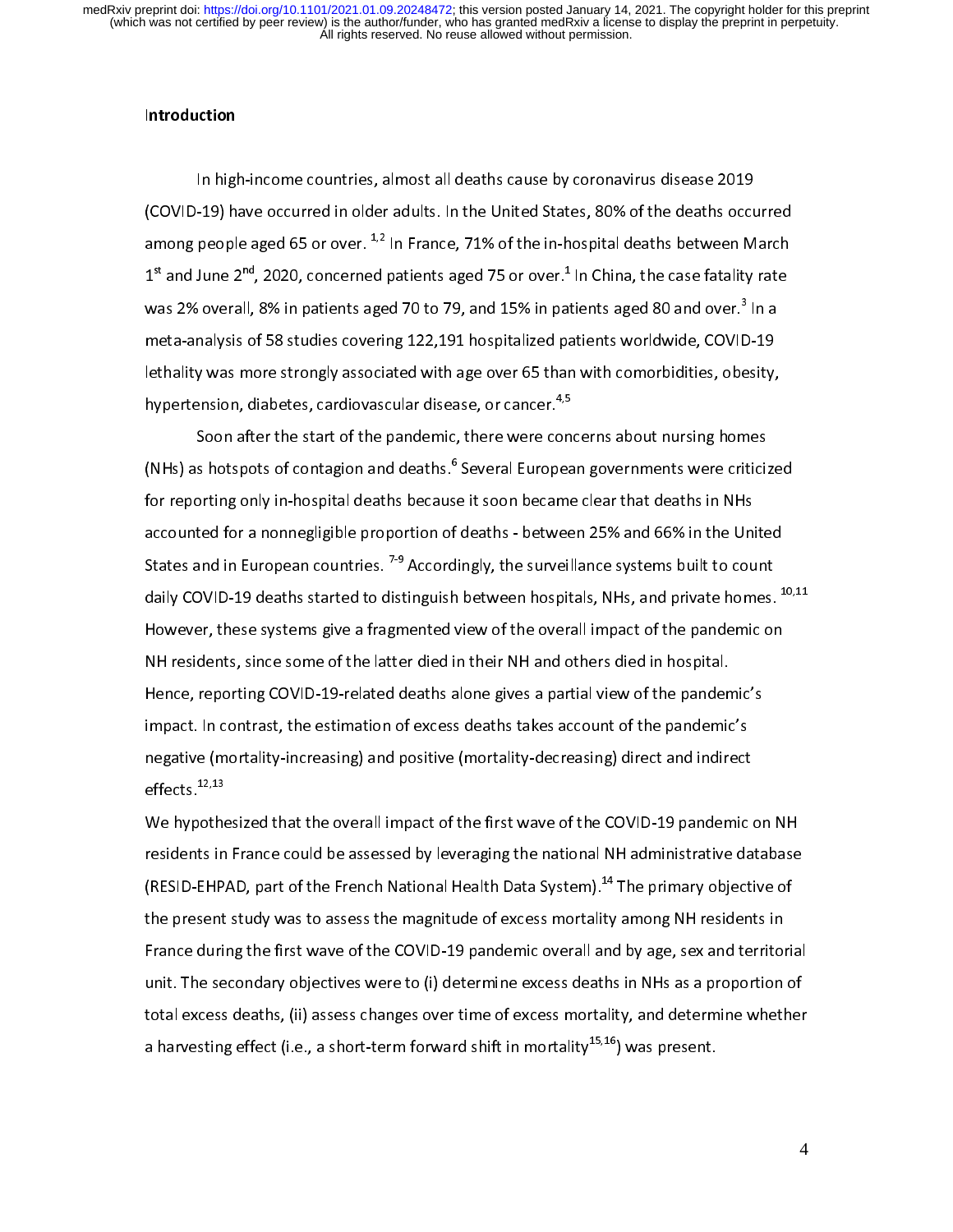# Methods

#### Design

This was a nationwide cohort study of NH residents exposed (the 2020 cohort) or not (the 2021-2022 contempts was made of the COVID-19 pandemic in France. The six-year-<br>reference period was used to smooth out annual variations in mortality.<sup>12,15</sup> reference period was used to smooth out annual variations in mortality.12,15

### $\ddot{\phantom{0}}$ Setting

Residential homes for dependent older adults requiring nursing and medical care<br>("établissements d'hébergement pour personnes âgées dépendantes") located throughout mainland France (the COVID-19 pandemic occurred later in France's overseas territories). mainland France (the COVID-19 pandemic occurred later in France's overseas territories).

#### Participants

The study cohorts were composed of adults aged 60 or over residing in an NH on March 1\*<br>of each year. Residents admitted to an NH between March 1<sup>st</sup> and December 31<sup>st</sup> were not of each year. Residents admitted to an NH between March 1st and December 31st were not<br>included.<br>.

### $\overline{a}$ Follow-up

Two analysis periods were defined. The first period (from March  $1^{st}$  to May 3 $1^{st}$ , 2020)<br>covered the first wave of the COVID-19 pandemic in France and was compared with the same period in the previous 6 years (2014-2019). The second period ran from December same period in the previous 6 years (2021-2019). The second period was compared with the same w 30"', 2019, to August 30"', 2020. Each week in this period was compared with the same week<br>in the previous 6 years.<sup>17</sup> in the previous 6 years. $^{17}$ 

#### Data sources

RESID-EHPAD is a French national online database in which all admissions and discharges of<br>NH residents are reported. NHs funded and managed by the French national health insurance fund for agricultural workers (Mutualité Sociale Agricole) do not contribute to RESID-EHPAD. Although the RESID-EHPAD database is part of the French National Health Data System (Système National des Données de Santé, SNDS), it cannot be accessed routinely by researchers.  $^{14,18}$  The SNDS contains extensive individual data on all expenditure covered by France's mandatory public health insurance system, together with the dates of deaths by France's mandatory public health insurance system, together with the dates of deaths of deaths of deaths of deaths of deaths of deaths  $\mathcal{L}$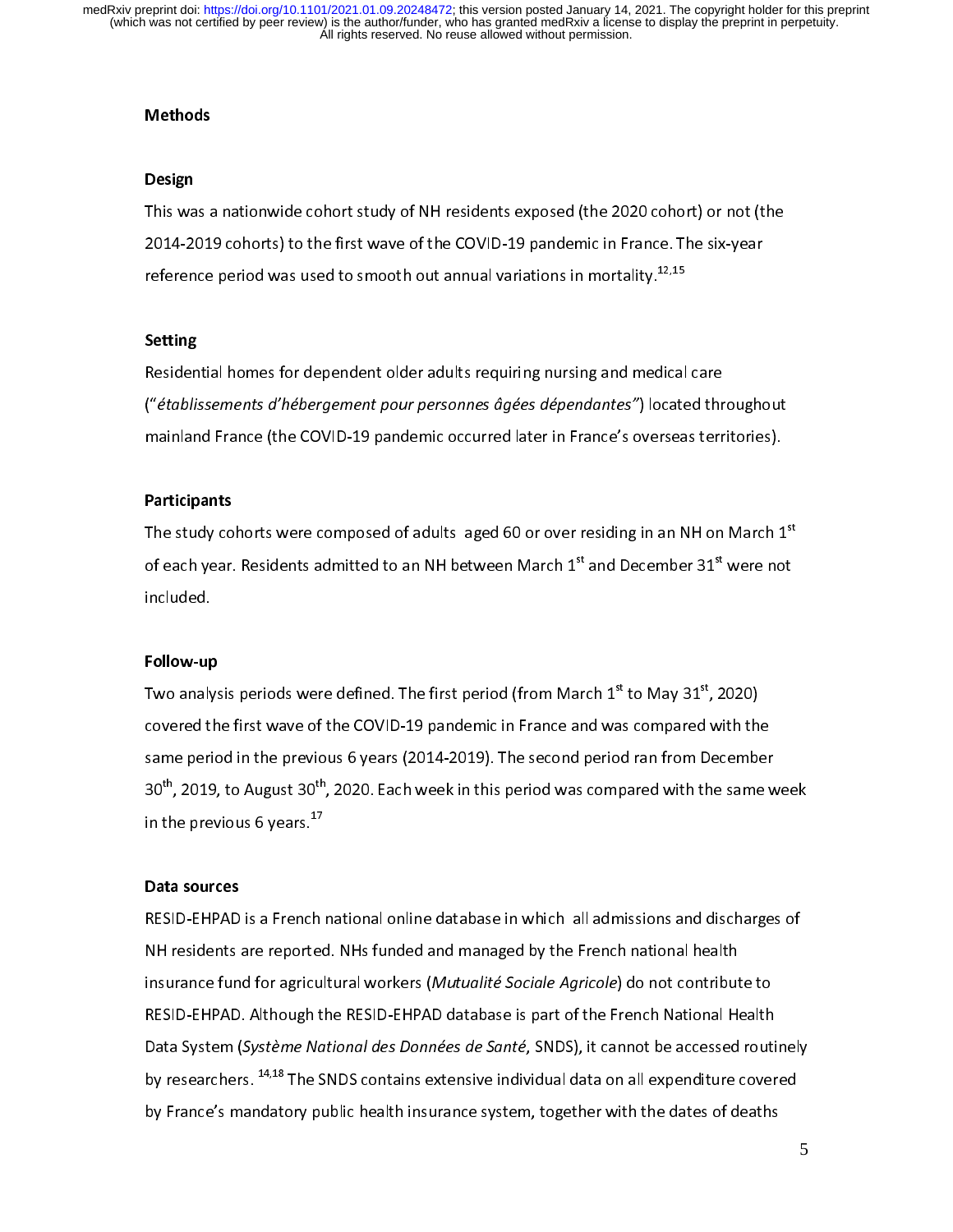provided by the French National Statistics Office (Institut National de la Statistique et des<br>Etudes Economiques, INSEE) through local health insurance offices. The standard, anonymized SNDS data extracts made available to authorized researchers do not contain the RESID-EHPAD variables. Analyses of French National Health Data System were performed with the permission of the independent French data protection authority (Commission Nationale Informatique et Libertes) and by decree (articles R. 1461‐12 and seq. of Nationale Informatique et Liberty and by decree (articles R. 1461–1222) 21 and seq. of<br>the French Public Health Code). the French Public Health Code).<br>Outcome

#### Outcome

 $T_{\rm eff}$  and  $T_{\rm eff}$  regardless of where it reported  $\mu$  and  $\mu$ 

### $\overline{\phantom{0}}$ Variables

We analyzed sex, age, and the NH's geographic location. Four age groups were pre-specified:<br>60-74, 75-84, 85-94, and 95 or over. Geographic locations were classified according to the third level of the Nomenclature of Territorial Units for Statistics (NUTS 3), corresponding to third level of the Nomenclature of Territorial Units for Statistics (NUTS 3), corresponding to<br>the *département* (of which there are 96 in mainland France).<sup>19</sup> the *département* (of which there are 96 in mainland France).<sup>19</sup><br>Intervention of the department of the department of the department of the department of the department of the de<br>Intervention of the department of the depar

### $\ddot{\phantom{0}}$ Statistical analysis

The baseline characteristics of the NHs and their residents were described as the frequency<br>(percentage) or the mean (standard deviation (SD)). Two indicators were used to summarize observed mortality, the total number of deaths, and the cumulative mortality rates over the whole period and on a weekly basis. For calculation of the mortality rates, the observation time per person present at the beginning of period (i.e., present on March  $1<sup>st</sup>$  or at the beginning of a specific week) was calculated up to the date of death if this event occurred till  $\begin{aligned} \mathbf{b} & \mathbf{b} & \mathbf{b} & \mathbf{b} & \mathbf{c} & \mathbf{c} & \mathbf{c} & \mathbf{c} & \mathbf{c} & \mathbf{c} & \mathbf{c} & \mathbf{c} & \mathbf{c} & \mathbf{c} & \mathbf{c} & \mathbf{c} & \mathbf{c} & \mathbf{c} & \mathbf{c} & \mathbf{c} & \mathbf{c} & \mathbf{c} & \mathbf{c} & \mathbf{c} &$ the end of the period.<br>Firstly, expected numbers of deaths were estimated as counterfactual values by applying the

5-year age group- and sex-specific mortality rates observed for the 2014-2019 cohorts to the 2020 cohort. Secondly, numbers of excess deaths were calculated as observed deaths minus expected deaths for the first-wave period and per week. Thirdly, standardized mortality ratios (SMRs) were obtained by computing the ratio between observed and expected deaths.<sup>17</sup> Excess mortality patterns were studied according to age, sex and geographical (NUTS3) location. Lastly, to estimate the excess death among the whole NH population, the SMR was applied to missing NH residents from the same NUTS3 unit. Data on the numbers SMR was applied to missing NH residents from the same NUTS3 unit. Data on the numbers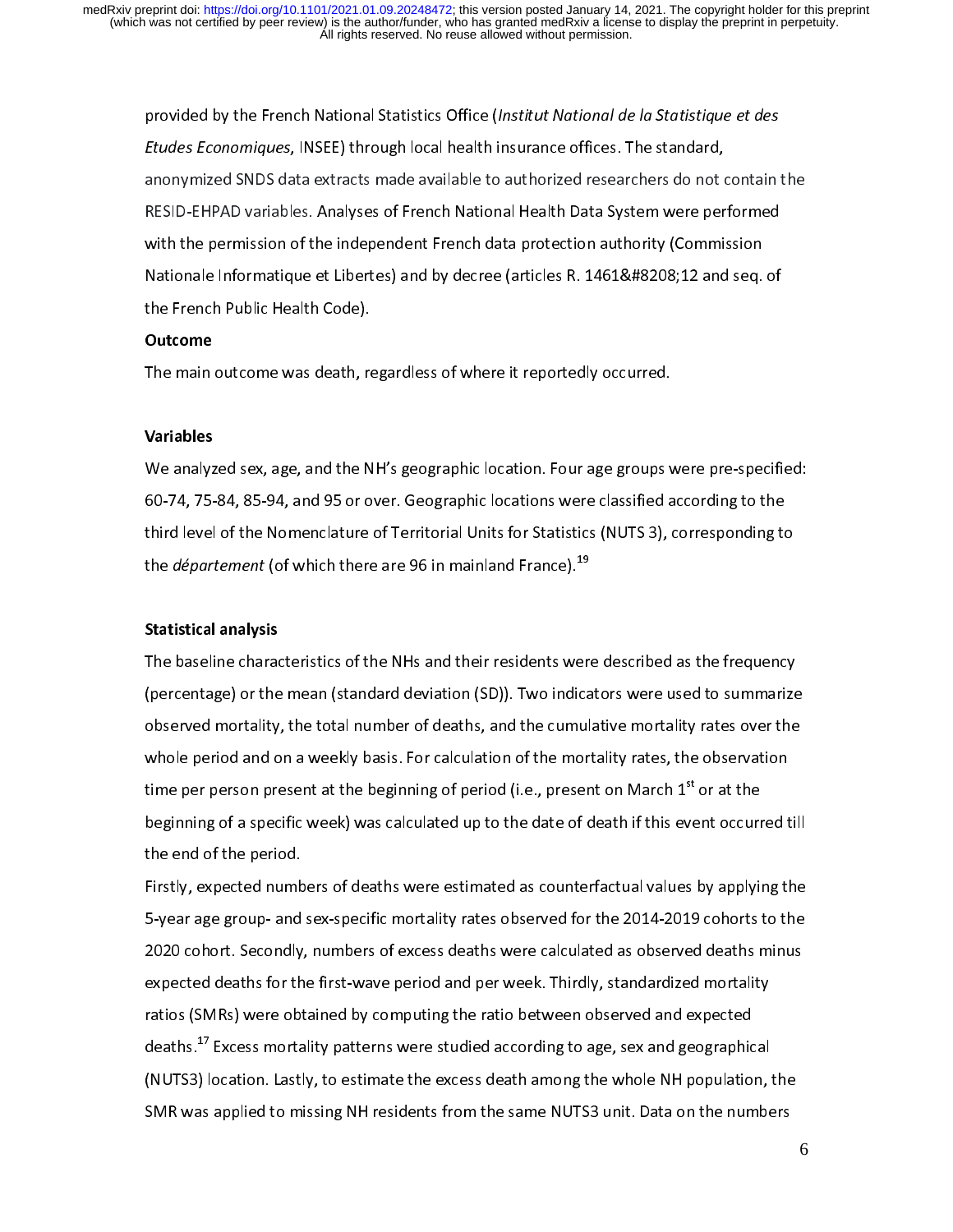of missing NH residents were obtained from the French national registry of healthcare and<br>social establishments (Fichier national des établissements sanitaires et sociaux, FINESS) as of March 29<sup>th</sup>, 2020. We then computed excess deaths among NH residents as a proportion of those in the whole population (according to data from INSEE) for 2020 vs. 2014-2019.  $^{20}$ Statistical analyses were performed with SAS Enterprise Guide software (version 4.3, SAS Institute Inc. Cary, NC). Results were reported according to the Strengthening the Reporting of Observational Studies in Epidemiology guidelines. of Observational Studies in Epidemiology guidelines.<br>The Studies in Epidemiology guidelines.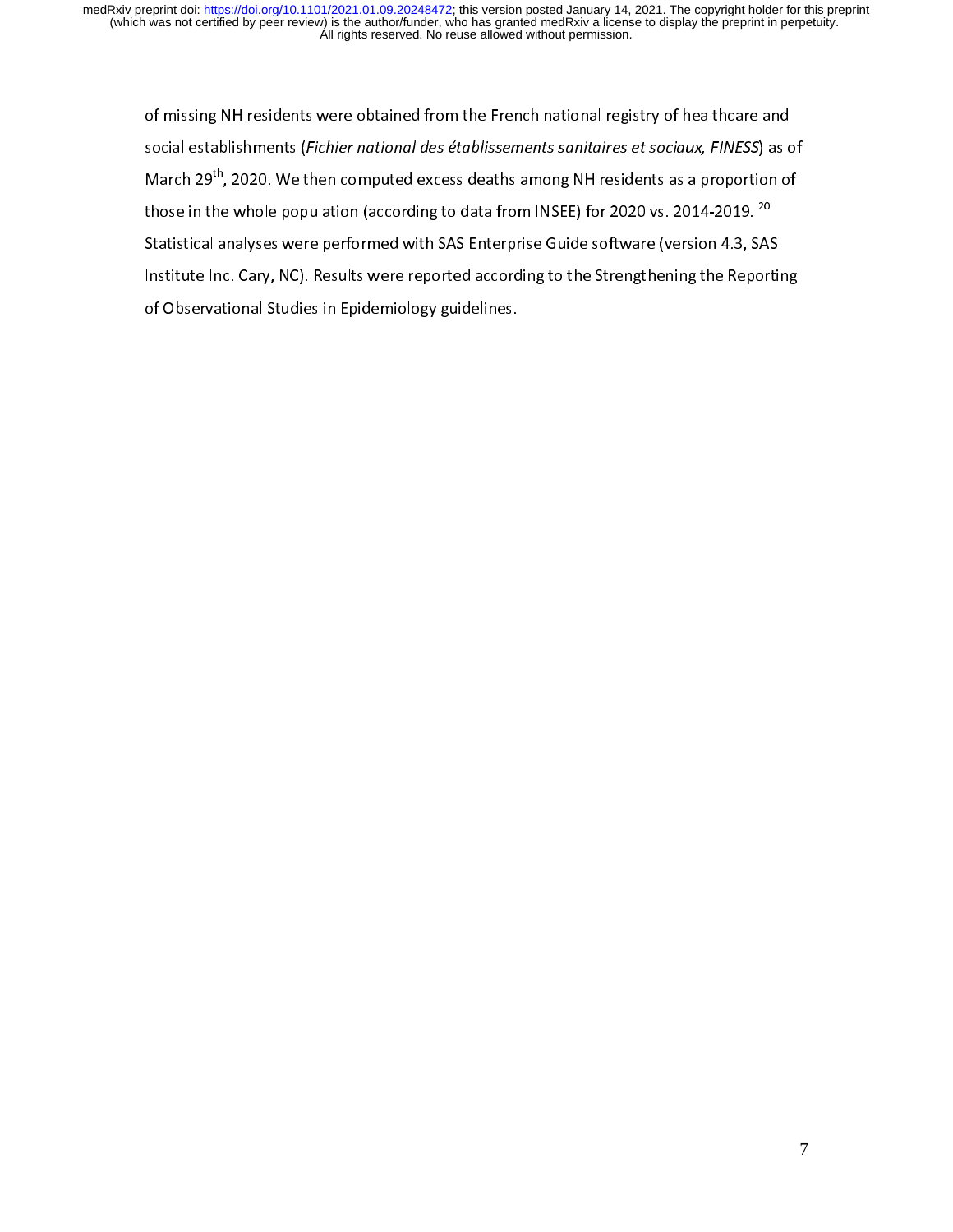## $\overline{a}$ **Results**

### $\overline{a}$ Baseline characteristics

The 2020 cohort included 494,753 residents from 6515 NHs in mainland France. The baseline were female. The mean (SD) age was 89 (8) years for females and 84 (9) years for males. The mean number of residents per NH was 83 (43).  $\sum_{i=1}^{\infty}$ 

### $\overline{ }$ Mortality rates and excess deaths

A total of 44,666 NH residents died between March  $1^{st}$  and May 31 $^{st}$ , 2020, versus an<br>average of 30,647 in the reference cohorts. The cumulative mortality rate in NHs during the first wave was 9.5%, versus 6.4% during the same period in the previous 6 years. In all age groups, the mortality rate was higher in males than in females (Table 2). The mortality rate increased with age (Table 2). There were 13,505 excess deaths among NH residents, giving an SMR of 1.43; hence, mortality increased by 43% in 2020, relative to the previous 6 years. Overall, there were 570,003 NH residents in France on March, 2020. Applying the SMR for NH residents in the same NUTS3 to the missing residents, we estimated that there were 15,114 excess deaths among the entire population of NH residents. There were 29,563 excess deaths in the general population in 2020, relative to 2014-2019. Therefore, NH residents may have accounted for 51% of the excess deaths in the France's population. residents may have accounted for 51% of the excess deaths in the France's population.

### $\overline{\phantom{a}}$ Changes over time in the death rate

The observed number of deaths per week exceeded the expected number of deaths from 1.A). The weekly mortality rate reached 1.16% during week 15. More than 3,000 excess deaths per week were observed in weeks 14 and 15 (SMR: 2.37) (Figure 1 C,D). We did not observe a lack of deaths (i.e., a harvesting effect) at any time during the study period (ending in week 35, August 2020; Figure 1).  $\ddotsc$  35, August 2020; Figure 1, August 2020; Figure 1, August 2020; Figure 1, August 2020; Figure 1, August 2020; Figure 1, August 2020; Figure 1, August 2020; Figure 1, August 2020; Figure 1, August 2020; Figure 1, Aug

### $\overline{\phantom{a}}$ Age- and sex-specific mortality rates and excess deaths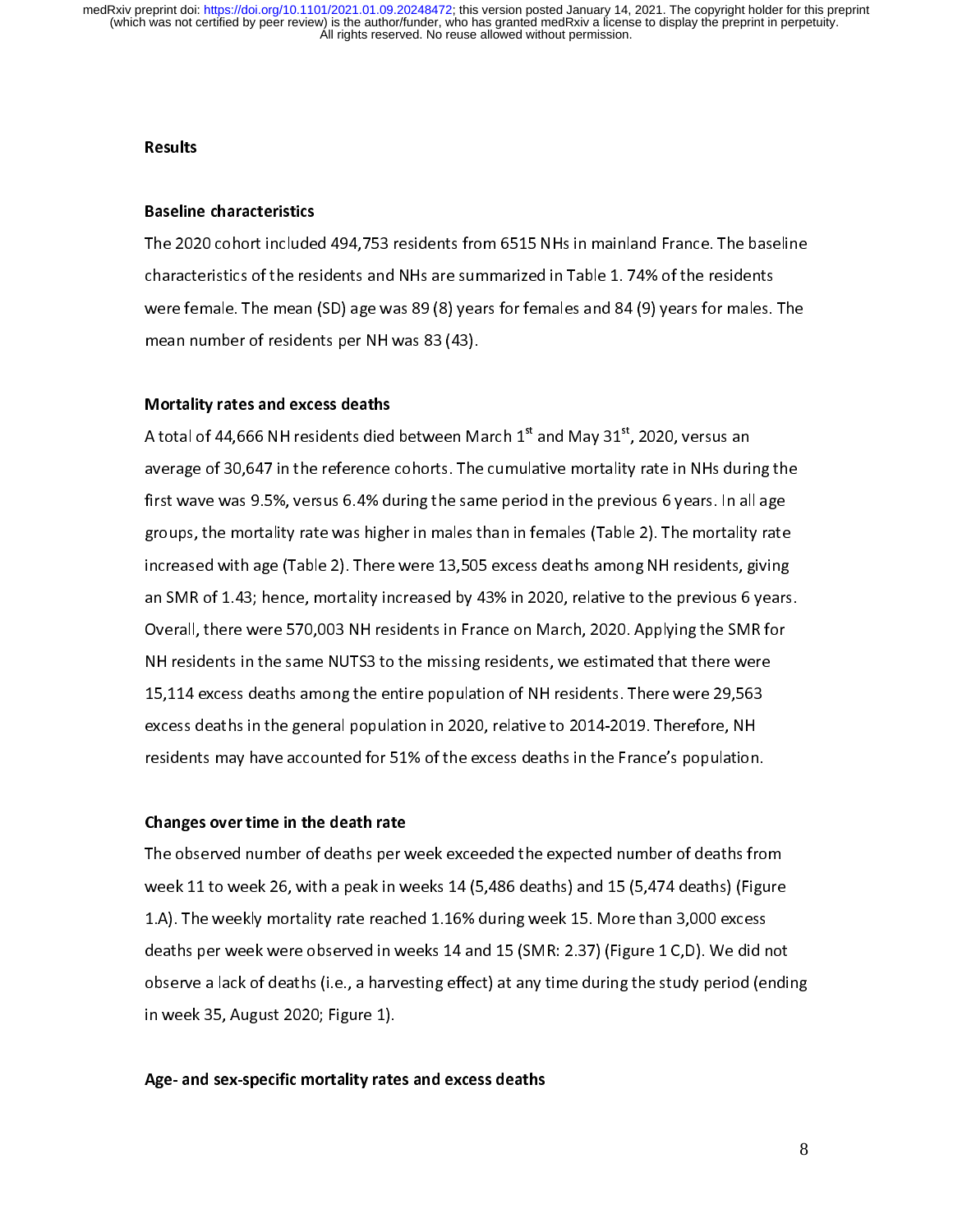The changes over time were similar in the four age groups and in both sexes (Figure 3). The<br>excess mortality rate was higher among males than among females (Table 2) and decreased with age in females (Table 2 and Figure 2). In males, the SMR was higher in the 75-84 age group than in the 60-74 age group and then decreased again for older age groups (Table 2<br>and Figure 3). and Figure 3).<br>and Figure 3).  $\frac{1}{2}$ 

### $\overline{\phantom{a}}$ Geographic distribution of mortality rates and excess deaths

At the NUTS3 level, the mortality rate among NH residents during the first wave of the<br>pandemic ranged from 5.3% in Lozère (a rural *département* with the lowest population density) to 22.2% in the socially deprived Paris suburb of Seine-Saint-Denis. Accordingly, the SMR ranged from 0.92 in Lozère to 3.47 in Seine-Saint-Denis (Figure 4). SMR ranged from 0.92 in Lozère to 3.47 in Seine-Saint-Denis (Figure 4).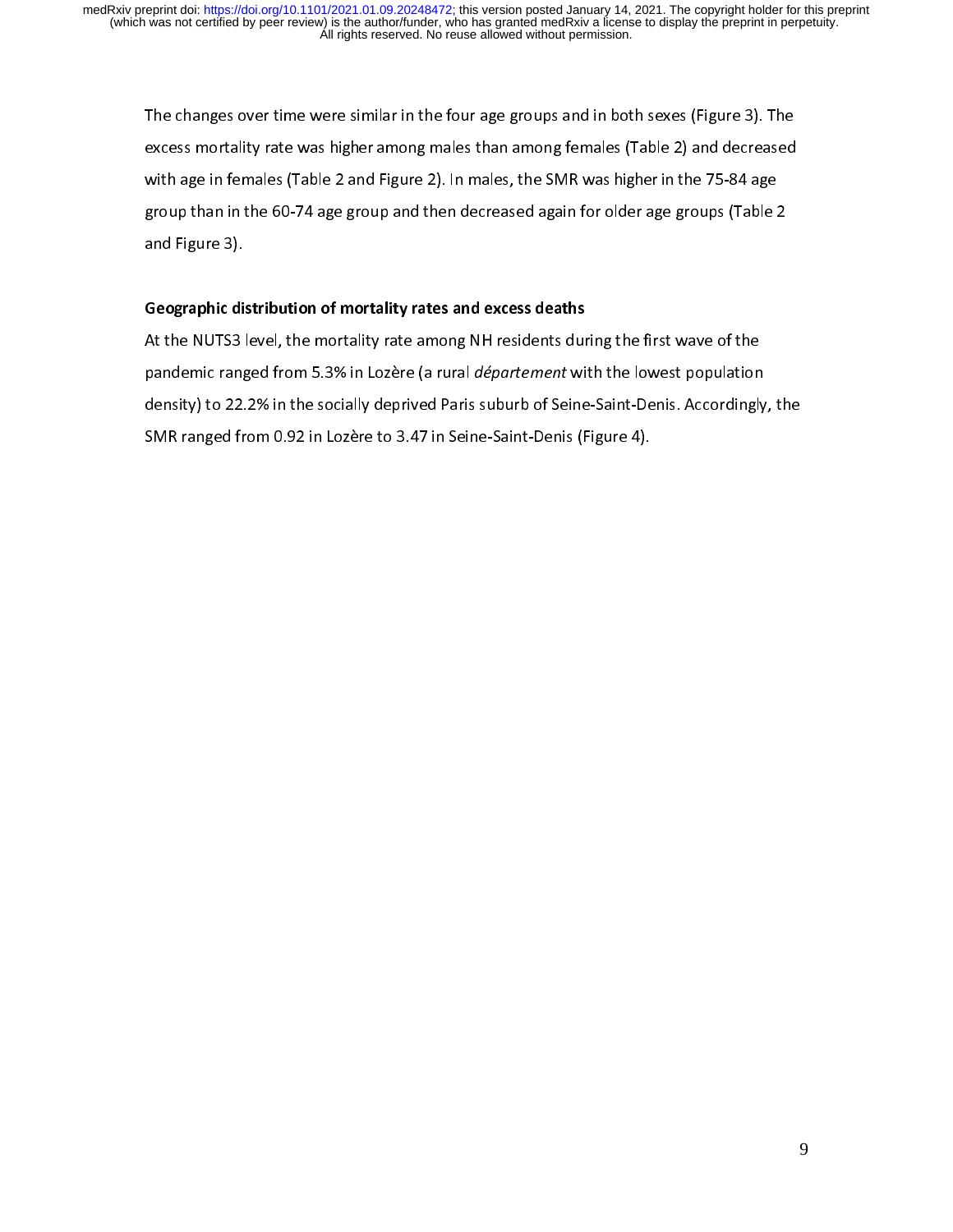#### **Discussion**

Among 494,753 residents of 6,515 NHs in mainland France, we observed 13,505 excess  $\overline{a}$ deaths during the first wave of the COVID-19 pandemic (March  $1<sup>st</sup>$  to May 31 $<sup>st</sup>$ , 2020), relative</sup> to the previous 6 years. The mortality increased by 43%. The excess mortality was higher in males than in females (51% and 38%, respectively) and decreased with age. The changes over time in excess mortality were similar in all age groups and in both sexes. At the peak of the first wave (weeks 14 and 15), there were more than 3,000 excess deaths (giving SMRs of 2.26 and 2.37, respectively). The excess mortality varied greatly from one territorial unit to another (from -8% to +247%). We did not observe a harvesting effect at any time during the study period, which ending in week 35, August  $30^{th}$ , 2020 (i.e., 3 months after the end of the first wave). The NH residents accounted for 51% of the excess mortality in the general population during the first wave of the COVID-19 pandemic. population during the first wave of the COVID-19 pandemic.

 $\overline{1}$ To the best of our knowledge, the present study is the first to have assessed the overall<br>impact of the COVID-19 pandemic on deaths of NH residents. As mentioned above, reporting at the start of the health crisis typically included in-hospital deaths but not deaths in NHs, and only the place of death (rather than the place of residence at the time of death) was taken into account.<sup>10,11</sup> In England & Wales, the United Kingdom's Office for National Statistics reported 57,074 excess deaths between March and May 2020, of which 26,211 (46%) occurred in care homes.<sup>10,11</sup> In France, the INSEE estimated that the number of deaths in NHs increased by 54% between March and April 2020, compared with the previous year. However, these figures did not take account of NH residents who died after being transferred to a hospital. Moreover, there was a degree of uncertainty regarding the reporting on the place of death by municipal offices of vital records.<sup>10</sup> The majority of studies in the literature reported on COVID-19-related deaths rather than excess deaths. In France and in England & Wales, respectively 10,264 and 9,039 COVID-19related deaths in NHs were reported between March and May 2020. Furthermore, 3,615 and related deaths of NH residents were respectively reported. <sup>1,11</sup> A<br>3,444 in-hospital COVID-19-related deaths of NH residents were respectively reported. <sup>1,11</sup> A 3,444 in-hospital COVID-19-related deaths of NH residents were respectively reported. <sup>4,44</sup> A<br>.<br>.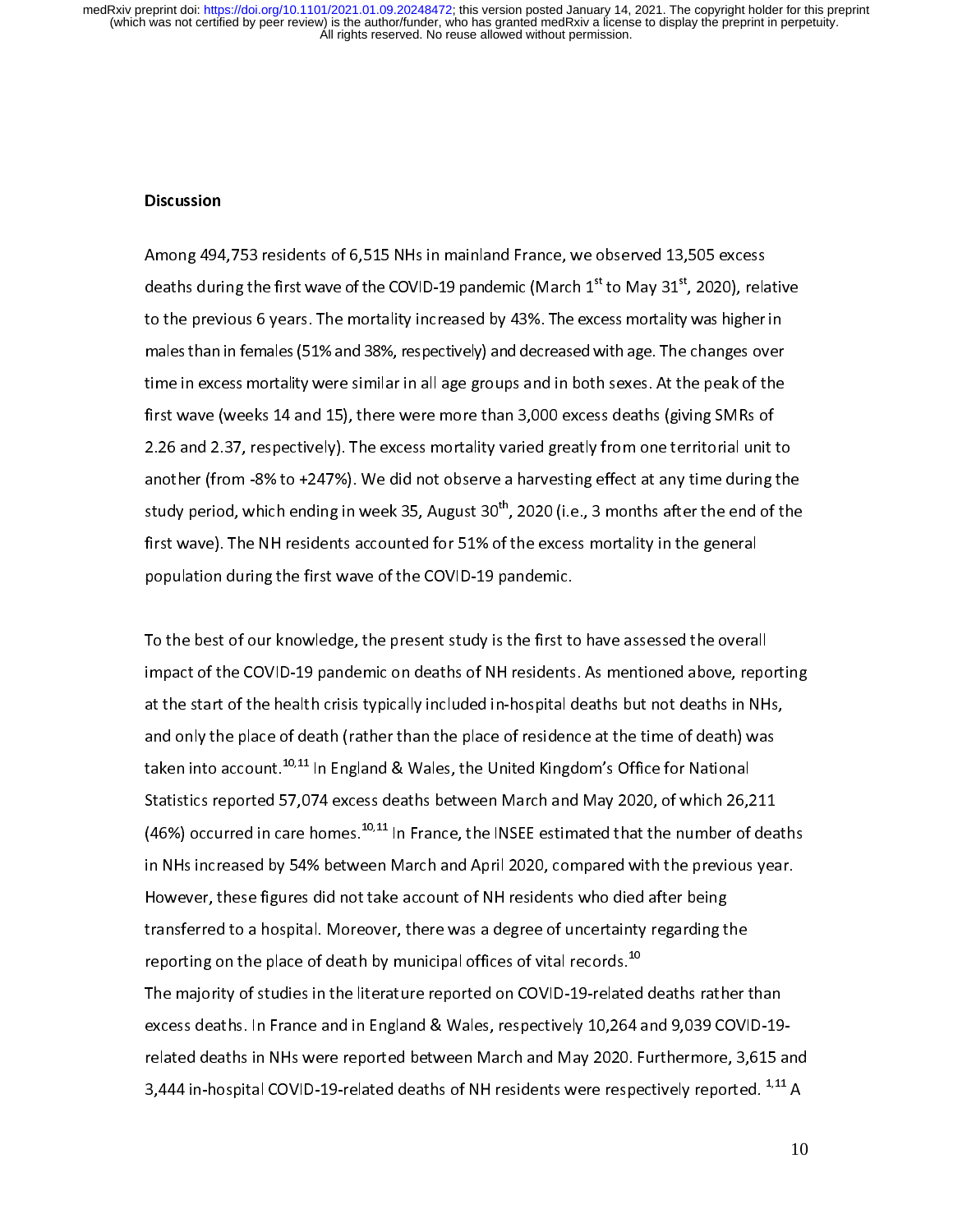lack of PCR tests at the beginning of the pandemic, atypical clinical presentations in older and (in France) erroneous reporting of the place of death by municipal offices of vital records all led to uncertainty regarding deaths attributed to COVID-19 in NHs.<sup>21,22</sup>

The steep increase and then decrease in excess deaths during the first wave were similar to those observed in 65 NHs in New York City.<sup>23</sup> In France, however, the decrease in excess deaths began 4 weeks after visits with NH residents were prohibited (week 11) and became much more pronounced 3 weeks after the start of the nationwide period of lockdown (week 12). The mortality rate among NH residents in New York City decreased 5 weeks after visits were prohibited.<sup>23</sup>  $12$ ). The mortality rate among NH residents in NH residents in New York City decreased 5 weeks after visits  $2^3$ 

We also found an inverse relationship between the relative magnitude of excess deaths and increasing age in females. In males, the relative excess death rate was consistently lower in older age groups than in younger age groups but the relationship was not linear: the relative number of excess deaths was higher in the 75-84 age group than in the 60-74 age group. Similar results have been observed in the general population.  $^{22}$  In Italy, for instance, Conti and colleagues found a lower excess mortality in nonagenarians than in their younger counterparts.<sup>24</sup> This might have been due to a healthy survivor effect. Younger NH residents might have more comorbidities - notably stroke and diabetes, which are risk factors for COVID-19 severity and lethality - than older residents.  $5,24-26$  Interestingly, a multicenter retrospective cohort study of 821 older COVID-19 patients (average age of 86 years) hospitalized in acute geriatric ward did not evidence an age-group-related difference in mortality after adjustment for comorbidities and dependency.<sup>27</sup> The excess mortality was higher among males than among females; this is in line with the well-known excess mortality among males in other settings <sup>25</sup>. This sex difference might also be due to the clinical profile of males in NHs, who are younger but have more cardiometabolic risk factors than females in NHs.  $^{18}$ of males in NHs,  $^{18}$  are younger but have more cardiometric risk factors than  $^{18}$ 

An acute health crisis can produce a harvesting effect as was suggested during the 2016 influenza A epidemics.  $^{16}$  We did not observe a harvesting effect during the study period (ending in August 2020, i.e., three months after the end of the first wave). A similar observation was made in France after the August 2003 heatwave; 15,000 excess deaths were not followed by a lack of deaths until the following year.<sup>28</sup> This finding may indicate that the deaths observed during first wave of the COVID-19 pandemic had not affected only that the deaths observed during first wave of the COVID-19 pandemic had not affected only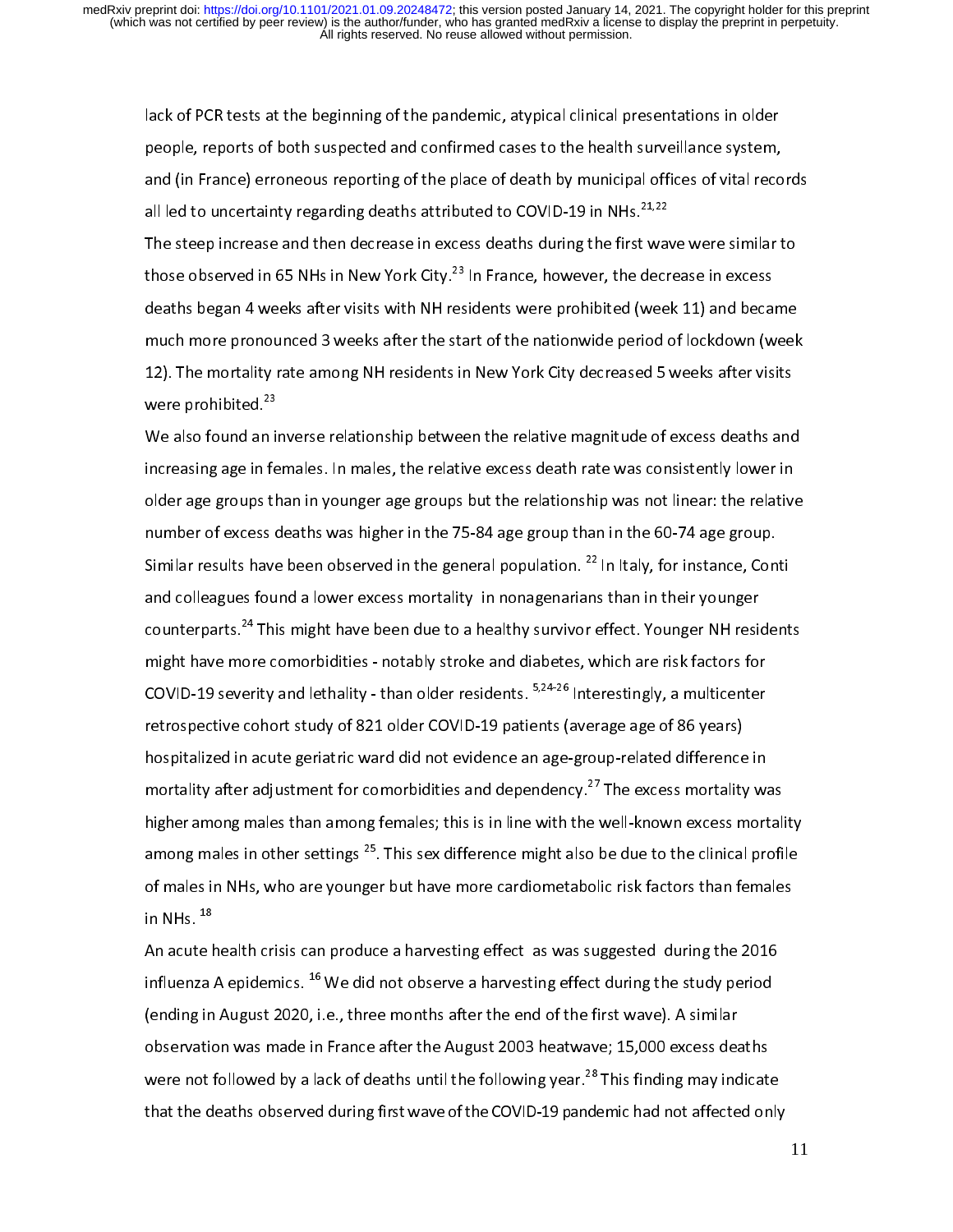those whose health was already so compromised that they "would have died in the short be the persistence of COVID-19 until August - the very beginning of the second wave. Lastly, COVID-19 survivors from the first wave may have been weakened and may have died<br>afterwards. COVID-19 survivors from the first wave may have been weakened and may have died<br>afterwards.

In line with previous studies, we observed marked spatial heterogeneity in excess deaths among NH residents.  $^{29,23}$  This heterogeneity might be due to differences in the regional distribution of SARS-CoV-2 infections (notably in north-east France), urban density, and other environmental factors.  $^{23,30,31}$ 

Moreover, the pandemic and the corresponding public health responses had both positive and negative direct and indirect effects on the general population by increasing social isolation, reducing the frequency of road traffic accidents and occupational injuries, and restricting access to care for health conditions other than COVID-19.  $^{12,13,24,32\cdot34}$  Similarly, the pandemic and the corresponding public health responses might have had both direct and indirect effects on NHs. Although it is hard to imagine that COVID-19 had positive effects in NHs, this topic has not been studied and the part of direct and indirect effects of pandemic on excess mortality remains unknown. Our results suggest that COVID-19 had a large, direct, negative impact on excess mortality in NHs. The number of excess death estimated here  $(15,000)$  was slightly higher than the nationally reported number of COVID-19-related deaths among NH residents (14000).  $^1$  The changes over time in excess deaths and the among NH residents (14000). 1 The changes over time in excess deaths and the also argue in favor of a direct effect. However, the presence of excess deaths in some territories barely or not impacted by the first wave of COVID-19 infection argues in favor of the presence of both direct and indirect effects. Moreover, a proportion of the deaths attributed to COVID-19 by the French national surveillance system might have another cause because both suspected and confirmed cases were recorded at the start of the pandemic.<sup>1</sup> The present study had several strengths. Firstly, the nationwide setting enabled us to extrapolate our results to the entire population of NH residents. Secondly, access to reference data from the previous 6 years in the same population enabled us to smooth out year-on-year variations in mortality. However, given that the impact of influenza epidemics on NH mortality varies widely from one year to the next, it would be interesting to compare  $\alpha$  . NH mortality varies with  $\alpha$  year to the next, it would be interesting to compare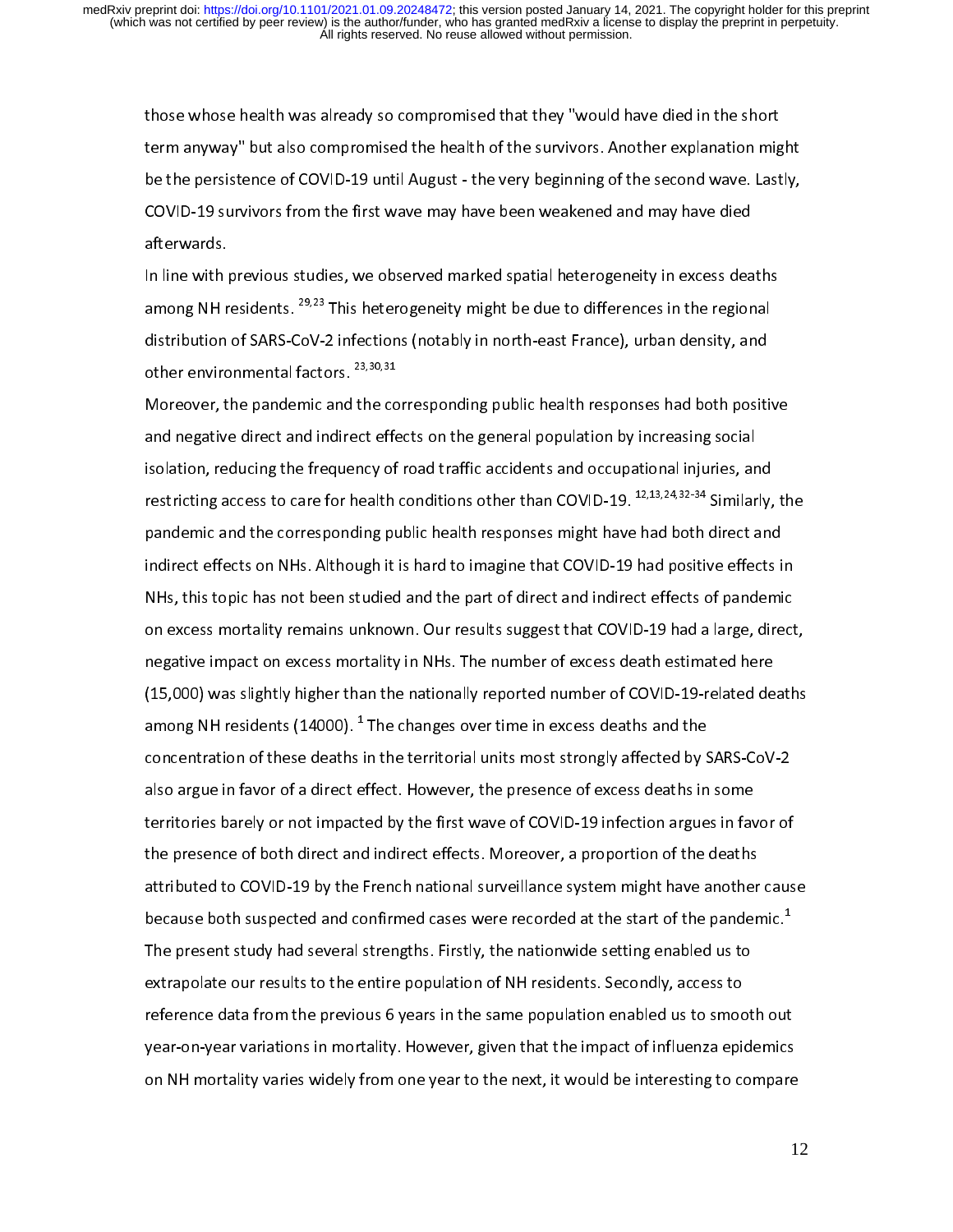2020's excess deaths with each single reference year as a function of the influenza epidemic<br>at that time.

### Conclusion  $\frac{1}{1}$

We estimated that during the first wave of the COVID-19 pandemic, 15,114 excess deaths occurred among NH residents in France. These deaths accounted for 51% of the total excess deaths in the general population. The mortality increased overall by 43%. The excess mortality was higher among males than among females (51% and 38%, respectively) and decreased with age. Excess deaths varied widely across from one territorial unit to another. We did not observe a harvesting effect during the study (up until August 30<sup>th</sup>, 2020). Real-time mortality surveillance in both NHs and hospitals is critically important for monitoring epidemics and other health crises and for guiding public health decisions.<sup>35</sup> The analysis of causes of death (when available) should help to differentiate between deaths directly vs. indirectly caused by COVID-19. A refined analysis is required to identify individual and environmental risk factors associated with SARS-CoV-2 infections and COVID-19 lethality. In particular, the roles of comorbidities, old age, dependency, the resident staff ratio, the use of personal protective equipment, NH crowding, population density, and other socio-economic factors must be equipment, NH crowding, Population and the crowding for dependent older adults are designed<br>characterized before models of care and nursing for dependent older adults are designed characterized before models of care and nursing for dependent older adults are designed.<sup>38</sup><br>-<br>-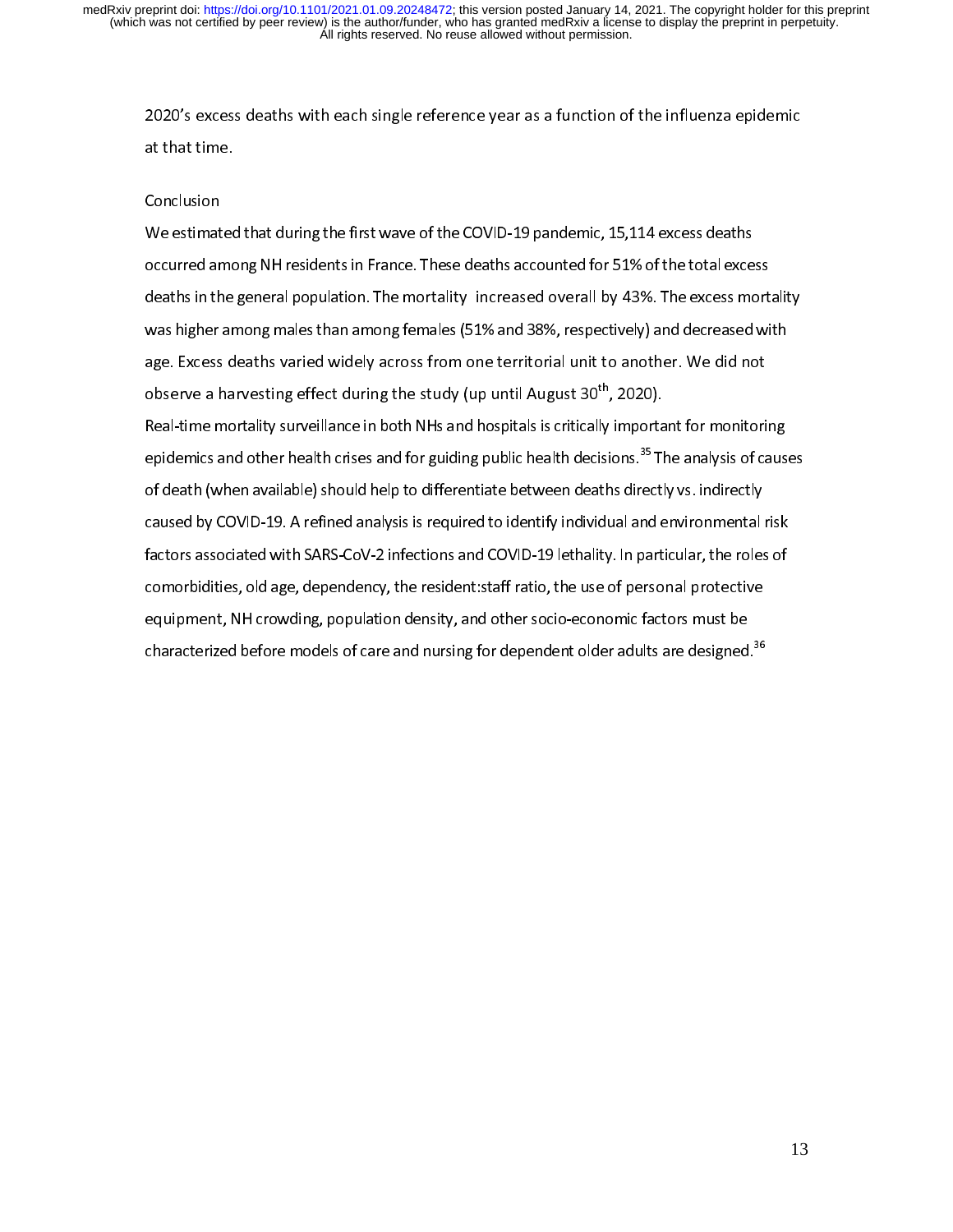#### Acknowledgments:

Author Contributions:

Concept and design: Florence Canouï-Poitrine, Marie Laurent, Antoine Rachas Acquisition, analysis, or interpretation of data: Florence Canouï-Poitrine, Martine Thomas, Laure Carcaillon-Bentata, Romeo Fontaine, Gaetan Gavazzi, Jean-Marie Robine, Marie Laurent, Antoine Rachas.

Drafting of the manuscript: Florence Canouï-Poitrine, Laure Carcaillon-Bentata, Romeo Fontaine, Jean-Marie Robine, Marie Laurent, Antoine Rachas.

 Critical revision of the manuscript for important intellectual content: Florence Canouï-Poitrine, Martine Thomas, Laure Carcaillon-Bentata, Romeo Fontaine, Gaetan Gavazzi, Jean-Marie Robine, Marie Laurent, Antoine Rachas.

Statistical analysis: Martine Thomas

Antoine Rachas and Martine Thomas had full access to all of the study data and take responsibility for the integrity of the data and the accuracy of the analysis.

Conflict of Interest Disclosures: The authors have no conflict of interest to disclose Funding/Support: This research did not receive any specific funding from agencies or organizations in the public, commercial, or not-for-profit sectors .

Additional contributions: the authors thank Sylvie Bastuji-Garin, MD, PhD (Univ Paris Est Creteil/APHP), Costas Danis (Santé Publique France), Sylvain Diamantis, MD, PhD (Melun Hospital), Laure Fonteneau, MD, PhD (Santé Publique France), Emmanuel Forestier (Chambery Hospital), Anne Gallay, MD, PhD (Santé Publique France), Claire Roubaud, MD, PhD (Bordeaux University and Hospital), Ayden Tahjamady MD, PhD (Cnam) Pierre Wolkenstein, MD, PhD (Univ Paris Est Creteil/APHP). These people were not remunerated for their assistance with the present study. The multidisciplinary COVID Mortality in Nursing Homes (COMONH) consortium comprises epidemiologists (Florence Canouï-Poitrine, Laure Carcaillon-Bentata, Costas Danis, Laure Fonteneau, Antoine Rachas), a statistician (Martine Thomas), geriatricians (Emmanuel Forestier, Gaëtan Gavazzi, Marie Laurent, Claire Roubaud), a demographer (Jean-Marie Robine) and an economist (Roméo Fontaine). We thank David Fraser, PhD for manuscript editing.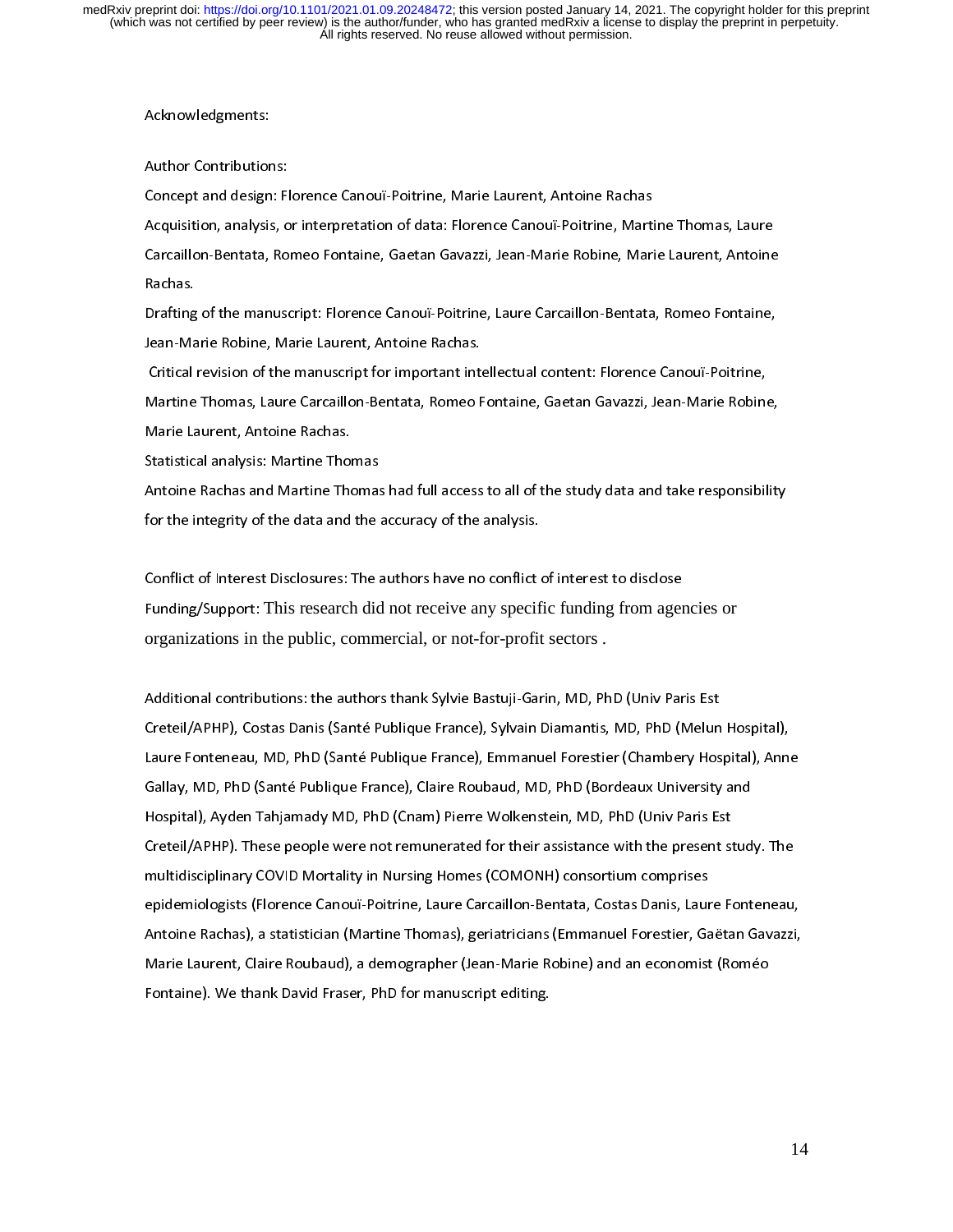- $\frac{1}{2}$ 1. Santé Publique France (National Public Health Agency),
- COVID 19 Point Epidemiologique hebdomadaire du 4 juin 2020 (COVID-19 Weekly epidemiological point, June, 4th, 2020) https://www.santepubliquefrance.fr/maladieset-traumatismes/maladies-et-infections-respiratoires/infection-acoronavirus/documents/bulletin-national/covid-19-point-epidemiologique-du-4-juin-2020 . Accessed 25 November 2020. 2020.
- 2. Severe Outcomes Among Patients with Coronavirus Disease 2019 (COVID-19) United States, February 12–March 16, 2020. MMWR Morb Mortal Wkly Rep 2020;69:343-346. DOI: http://dx.doi.org/10.15585/mmwr.mm6912e2external icon.
- 3. Wu Z, McGoogan JM. Characteristics of and Important Lessons From the Coronavirus Disease 2019 (COVID-19) Outbreak in China: Summary of a Report of 72314 Cases From the Chinese Center for Disease Control and Prevention. *JAMA.*  2020;323(13):1239-1242.
- 4. Noor FM, Islam MM. Prevalence and Associated Risk Factors of Mortality Among COVID-19 Patients: A Meta-Analysis. *J Community Health.* 2020;45(6):1270-1282.
- 5. Ioannou GN, Locke E, Green P, et al. Risk Factors for Hospitalization, Mechanical Ventilation, or Death Among 10131 US Veterans With SARS-CoV-2 Infection. *JAMA Netw Open.* 2020;3(9):e2022310.
- 6. Barnett M.L , Grabowski D.C . Nursing Homes Are Ground Zero for COVID-19 Pandemic. *https://jamanetworkcom/channels/health-forum/fullarticle/2763666 Accessed November, 25th, 2020.* 2020.
- 7. O'Dowd A. Care home deaths in England and Wales rise sharply. https://www.bmj.com/content/369/bmj.m1727. Published 29 April 2020. Accessed 25 November 2020.
- 8. INED (Institut National des Etudes Démographiques, National Demographic Studies Institute) https://dc-covid.site.ined.fr/en/presentation/. Accessed 25 November 2020.
- 9. Team EPHE, Danis K, Fonteneau L, et al. High impact of COVID-19 in long-term care facilities, suggestion for monitoring in the EU/EEA, May 2020. *Euro Surveill.*  2020;25(22).
- 10. INSEE (Institut National de la Statistique et des Etudes Economiques National Institute for Statistic and Economic Studies). Évolution du nombre de décès entre le 1er mars et le 30 avril 2020 ( Evolution of deaths number between 1st march and 30 April 2020).

https://www.insee.fr/fr/statistiques/4500439?sommaire=4487854#consulter-sommaire. Published 26 June 2020. Accessed 25 November 2020.

- 11. ONS (Office National of Statistic).
- Deaths involving COVID-19 in the care sector, England and Wales: deaths occurring up to 12 June 2020 and registered up to 20 June 2020 (provisional). https://www.ons.gov.uk/peoplepopulationandcommunity/birthsdeathsandmarriages/de aths/articles/deathsinvolvingcovid19inthecaresectorenglandandwales/deathsoccurringu pto12june2020andregisteredupto20june2020provisional. Published 3 July 2020. Accessed 25 November 2020.
- 12. Woolf SH, Chapman DA, Sabo RT, Weinberger DM, Hill L. Excess Deaths From COVID-19 and Other Causes, March-April 2020. *JAMA.* 2020;324(5):510-513.
- 13. Woolf SH, Chapman DA, Sabo RT, Weinberger DM, Hill L, Taylor DDH. Excess Deaths From COVID-19 and Other Causes, March-July 2020. *JAMA.*  2020;324(15):1562-1564.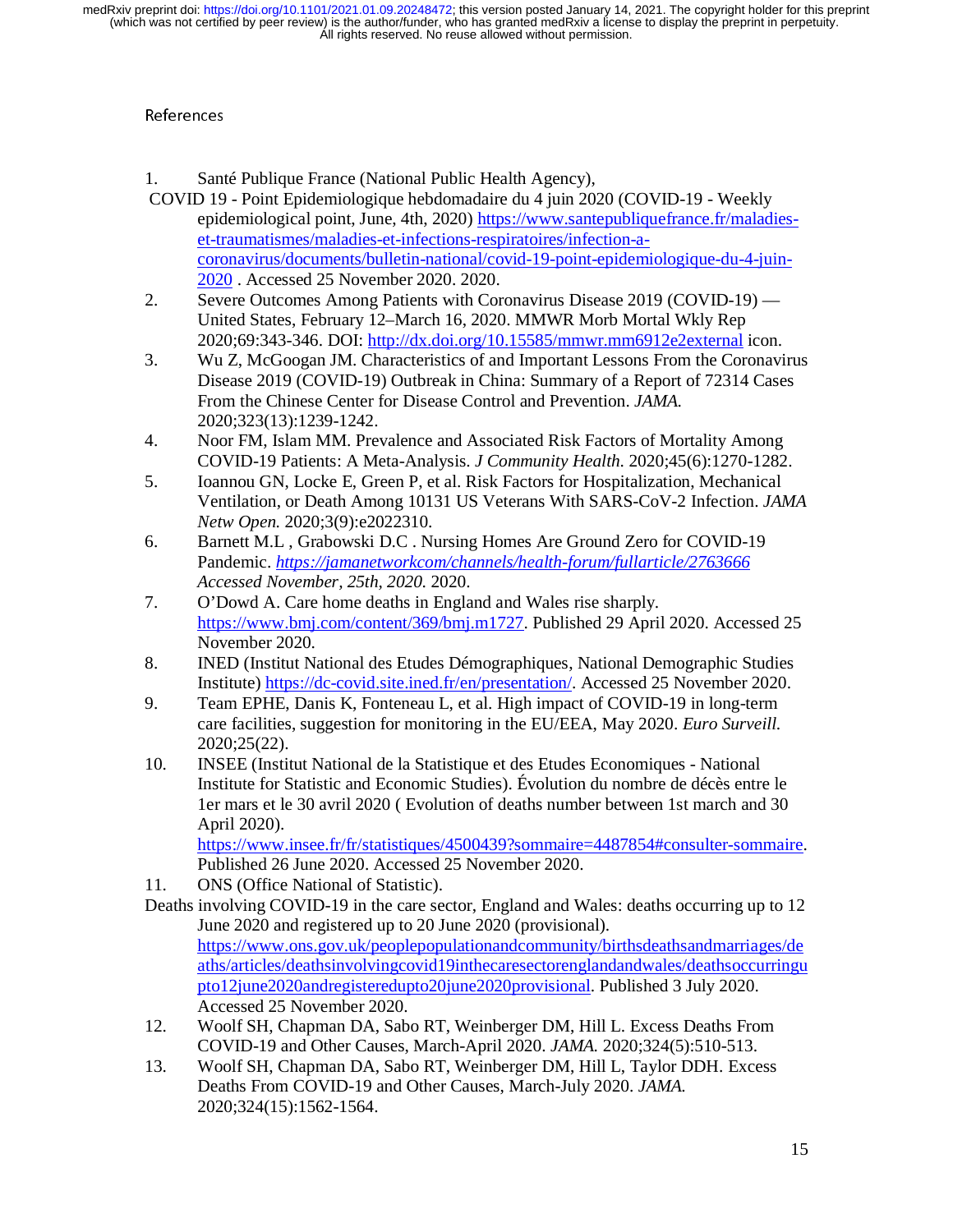- 14. Atramont A, Bourdel-Marchasson I, Bonnet-Zamponi D, Tangre I, Fagot-Campagna A, Tuppin P. Impact of nursing home admission on health care use and disease status elderly dependent people one year before and one year after skilled nursing home admission based on 2012-2013 SNIIRAM data. *BMC Health Serv Res.*  2017;17(1):667.
- 15. Robine JM, Cheung SL, Le Roy S, et al. Death toll exceeded 70,000 in Europe during the summer of 2003. *C R Biol.* 2008;331(2):171-178.
- 16. Lytras T, Pantavou K, Mouratidou E, Tsiodras S. Mortality attributable to seasonal influenza in Greece, 2013 to 2017: variation by type/subtype and age, and a possible harvesting effect. *Euro Surveill.* 2019;24(14).
- 17. Cilek L, Chowell G, Ramiro Fariñas D. Age-Specific Excess Mortality Patterns During the 1918-1920 Influenza Pandemic in Madrid, Spain. *Am J Epidemiol.*  2018;187(12):2511-2523.
- 18. Atramont A, Bonnet-Zamponi D, Bourdel-Marchasson I, Tangre I, Fagot-Campagna A, Tuppin P. Health status and drug use 1 year before and 1 year after skilled nursing home admission during the first quarter of 2013 in France: a study based on the French National Health Insurance Information System. *Eur J Clin Pharmacol.*  2018;74(1):109-118.
- 19. NUTS3. https://ec.europa.eu/eurostat/web/nuts/backgroundAccessed 18 December 2020.
- 20. INSEE (Institut National de la Statistique et des Etudes Economiques, National Institute for Statistic and Economics).https://www.insee.fr/fr/statistiques/serie/000436394. Accessed 10 December 2020.
- 21. Sacco G, Foucault G, Briere O, Annweiler C. COVID-19 in seniors: Findings and lessons from mass screening in a nursing home. *Maturitas.* 2020;141:46-52.
- 22. Fouillet, A. Surveillance de la mortalité au cours de l'épidémie de COVID-19 du 2 mars au 31 mai 2020 en France. Surveillance of mortality during COVID-19 epidemics from March, 2 to May, 31th, 2020 in France. https://www.santepubliquefrance.fr/maladies-et-traumatismes/maladies-et-infectionsrespiratoires/infection-a-coronavirus/documents/rapport-synthese/surveillance-de-lamortalite-au-cours-de-l-epidemie-de-covid-19-du-2-mars-au-31-mai-2020-enfrancePublished on July, 24th, 2020. Accessed on November, 25th, 2020. .
- 23. Barnett ML, Hu L, Martin T, Grabowski DC. Mortality, Admissions, and Patient Census at SNFs in 3 US Cities During the COVID-19 Pandemic. *Jama.*  2020;324(5):507-509.
- 24. Conti S, Ferrara P, Mazzaglia G, et al. Magnitude and time-course of excess mortality during COVID-19 outbreak: population-based empirical evidence from highly impacted provinces in northern Italy. *ERJ Open Res.* 2020;6(3).
- 25. Fang X, Li S, Yu H, et al. Epidemiological, comorbidity factors with severity and prognosis of COVID-19: a systematic review and meta-analysis. *Aging (Albany NY).*  2020;12(13):12493-12503.
- 26. Miller LE, Bhattacharyya R, Miller AL. Diabetes mellitus increases the risk of hospital mortality in patients with Covid-19: Systematic review with meta-analysis. *Medicine (Baltimore).* 2020;99(40):e22439.
- 27. Zerah L, Baudouin E, Pepin M, et al. Clinical Characteristics and Outcomes of 821 Older Patients with SARS-Cov-2 Infection Admitted to Acute Care Geriatric Wards. *J Gerontol A Biol Sci Med Sci.* 2020.
- 28. Fouillet A, Rey G, Laurent F, et al. Excess mortality related to the August 2003 heat wave in France. *Int Arch Occup Environ Health.* 2006;80(1):16-24.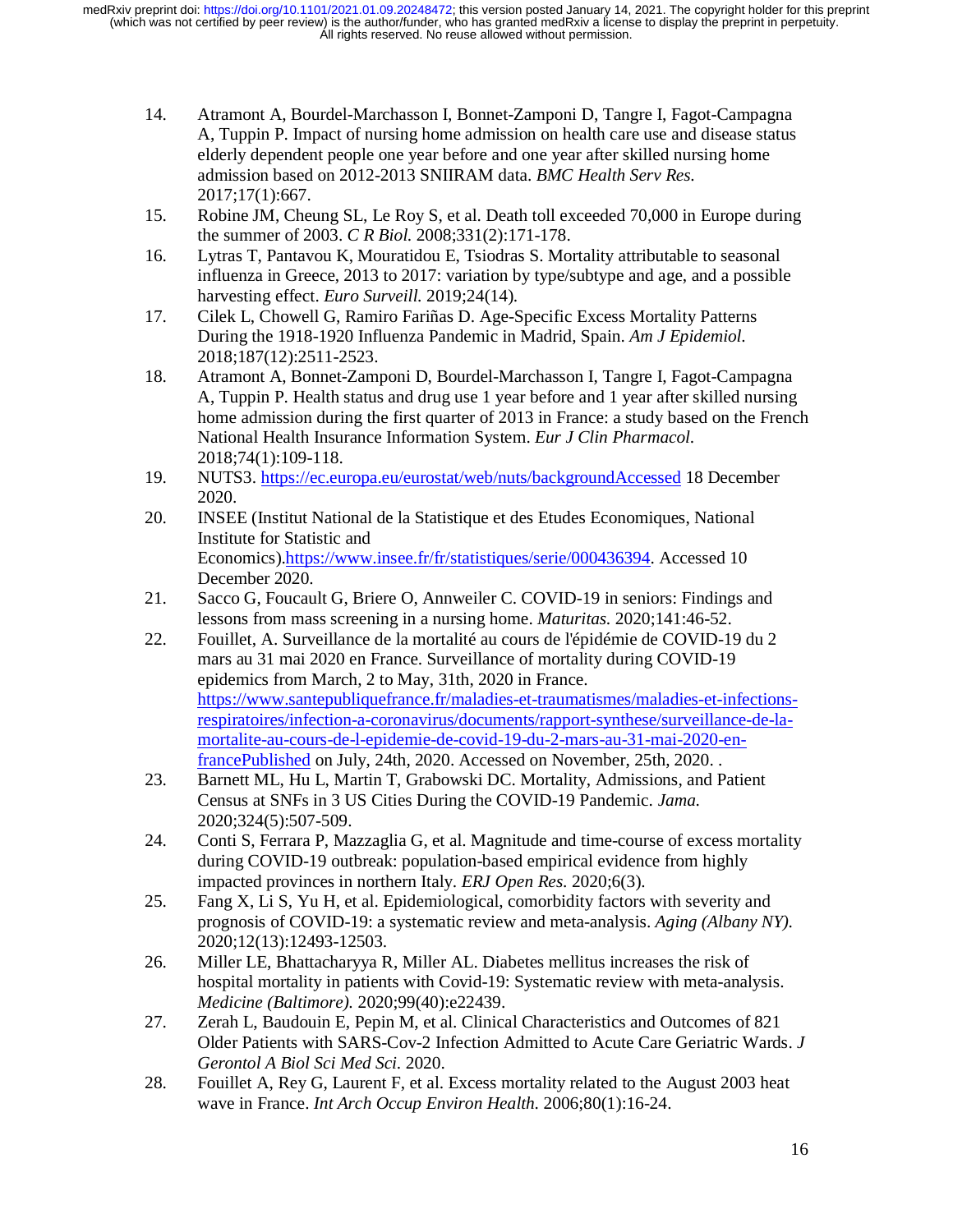- 29. Hamidi S, Ewing R, Sabouri S. Longitudinal analyses of the relationship between development density and the COVID-19 morbidity and mortality rates: Early evidence from 1,165 metropolitan counties in the United States. *Health Place.* 2020;64:102378.
- 30. Sun F, Matthews SA, Yang TC, Hu MH. A spatial analysis of the COVID-19 period prevalence in U.S. counties through June 28, 2020: where geography matters? *Ann Epidemiol.* 2020;52:54-59.e51.
- 31. Gaudart J, Landier J, huiart l, et al. Factors associated with the spatial heterogeneity of COVID-19 in France: a nationwide ecological study. *medRxiv.*  2020:2020.2009.2017.20196360.
- 32. Mesnier J, Cottin Y, Coste P, et al. Hospital admissions for acute myocardial infarction before and after lockdown according to regional prevalence of COVID-19 and patient profile in France: a registry study. *Lancet Public Health.* 2020;5(10):e536 e542.
- 33. Kontis V, Bennett JE, Rashid T, et al. Magnitude, demographics and dynamics of the effect of the first wave of the COVID-19 pandemic on all-cause mortality in 21 industrialized countries. *Nat Med.* 2020;26(12):1919-1928.
- 34. MacDonald DRW, Neilly DW, Davies PSE, et al. Effects of the COVID-19 lockdown on orthopaedic trauma: a multicentre study across Scotland. *Bone Jt Open.*  2020;1(9):541-548.
- 35. Hanratty B, Burton JK, Goodman C, Gordon AL, Spilsbury K. Covid-19 and lack of linked datasets for care homes. *BMJ.* 2020;369:m2463.
- 36. Brown KA, Jones A, Daneman N, et al. Association Between Nursing Home Crowding and COVID-19 Infection and Mortality in Ontario, Canada. *JAMA Intern Med.* 2020.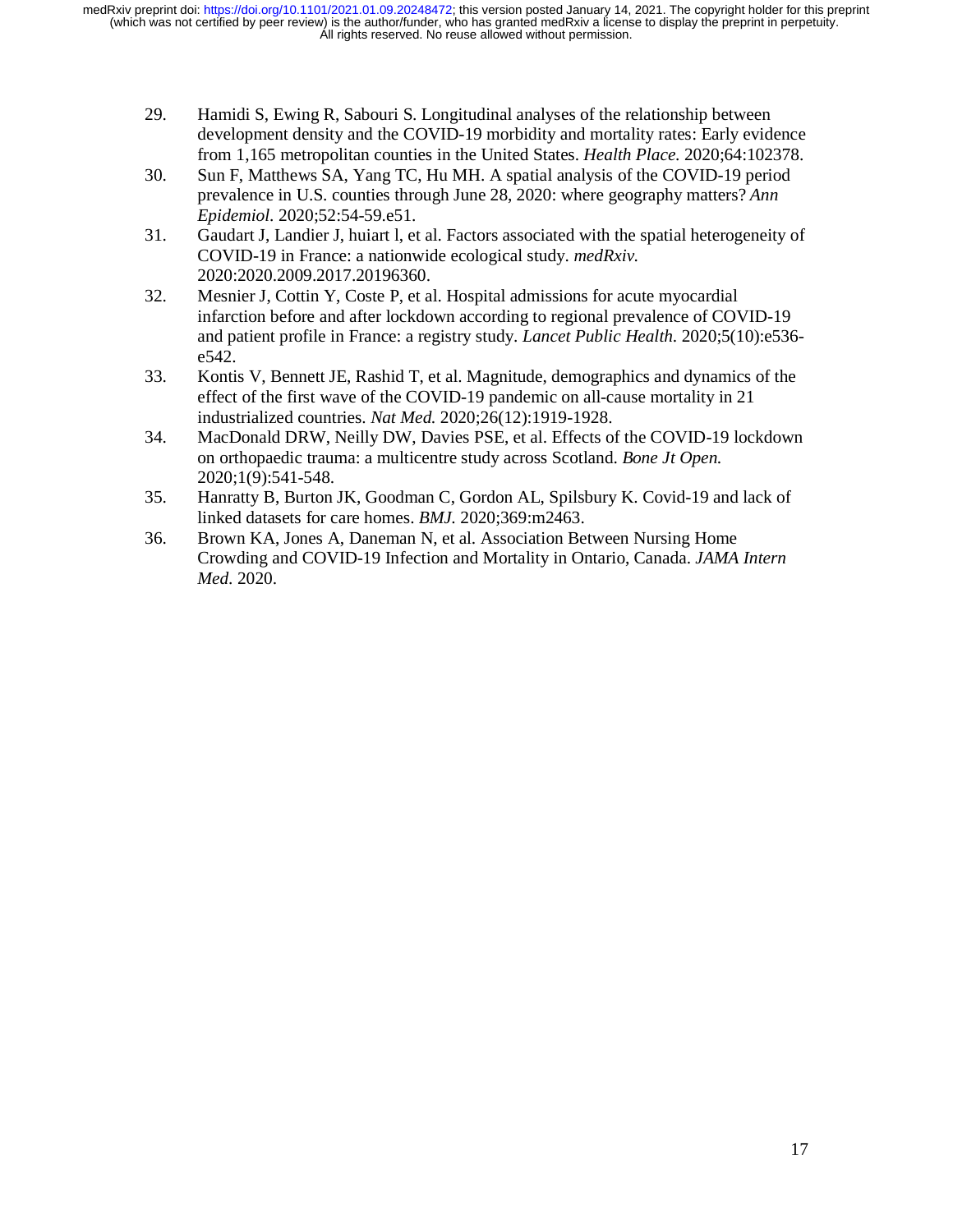| Table 1: Baseline characteristics of the residents and the NHs |             |                                    |                    |  |
|----------------------------------------------------------------|-------------|------------------------------------|--------------------|--|
| Variable                                                       | Item        |                                    | n (%) or mean (SD) |  |
| Residents                                                      |             | N=494,753                          |                    |  |
|                                                                |             | Females                            | Males              |  |
| Sex                                                            |             | 368,165 (74)                       | 126,588 (26)       |  |
| Age (year), mean (SD)                                          |             | 89(8)                              | 84 (9)             |  |
| Age groups (years)                                             | 60-74       | 22,755(6)                          | 24,099 (19)        |  |
|                                                                | 75 84       | 60,376 (16)                        | 30,957 (25)        |  |
|                                                                | 85-94       | 201,898 (55)                       | 57,161 (45)        |  |
|                                                                | 95 or over  | 83,136 (23)                        | 14,371(11)         |  |
| <b>NH<sub>s</sub></b>                                          |             | $N = 6515$                         |                    |  |
| For-profit                                                     |             | 3797 (58)                          |                    |  |
| Number of residents, mean (SD)                                 |             | 83 (43)                            |                    |  |
| Number of residents (classes)                                  | 50<         | 892 (14)<br>1898 (29)<br>2442 (37) |                    |  |
|                                                                | 50-74       |                                    |                    |  |
|                                                                | 75-99       |                                    |                    |  |
|                                                                | 100-149     | 917 (14)                           |                    |  |
|                                                                | 150 or more | 366(6)                             |                    |  |
| NH: nursing home                                               |             |                                    |                    |  |
|                                                                |             |                                    |                    |  |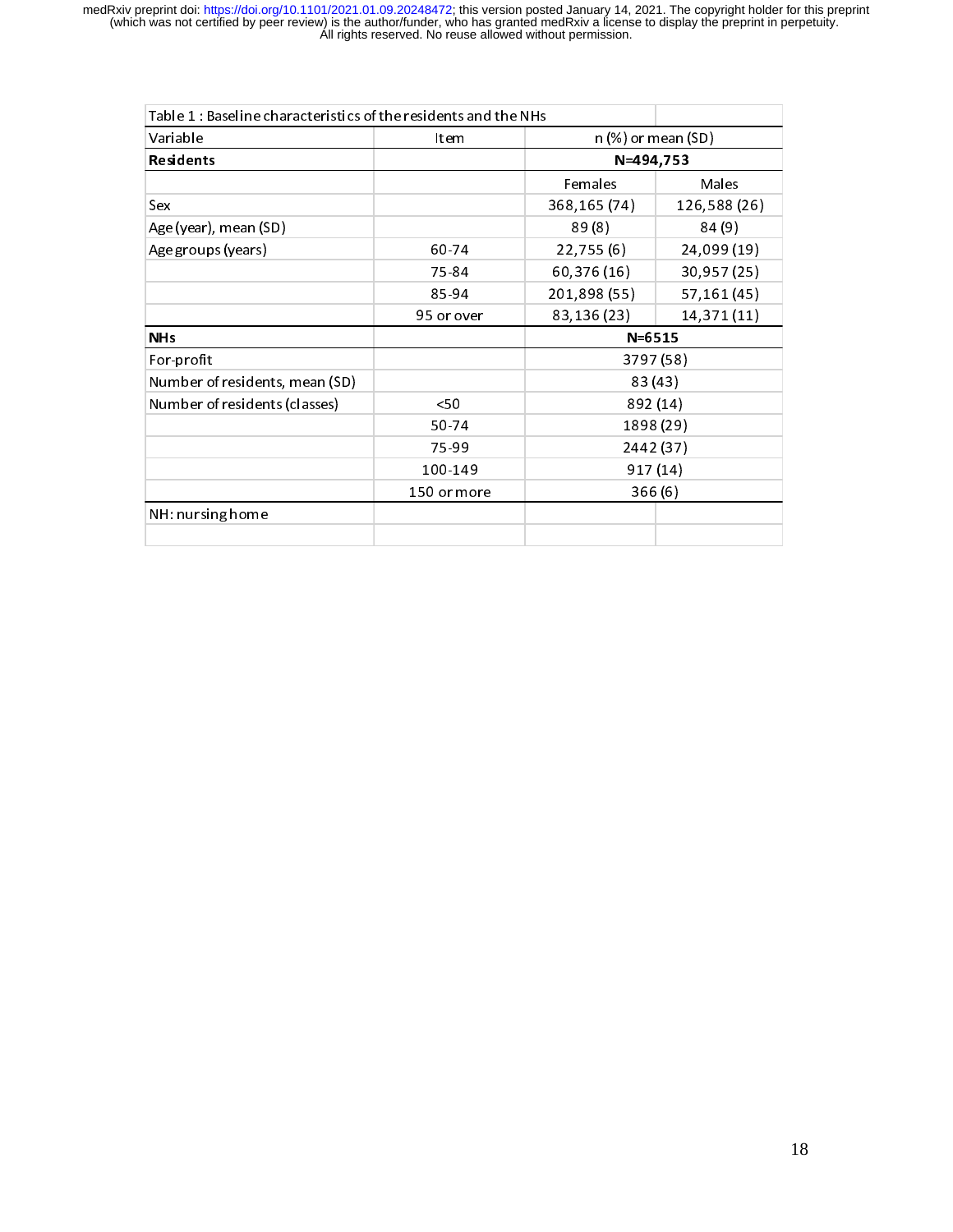| Table 2 : Mortality during the first wave <sup>3</sup> of the COVID-19 epidemic in France, by sex and by age group |                                                   |                        |                     |                                                                                                         |                            |                  |
|--------------------------------------------------------------------------------------------------------------------|---------------------------------------------------|------------------------|---------------------|---------------------------------------------------------------------------------------------------------|----------------------------|------------------|
| sex                                                                                                                | age group (years)                                 | number of<br>residents | number of<br>deaths | cumulative mortality rate<br>$(%)^{\rm b}$                                                              | number of excess<br>deaths | SMR <sup>c</sup> |
| both                                                                                                               | all                                               | 494 753                | 44 666              | 9.5                                                                                                     | 13,505                     | 1.43             |
|                                                                                                                    |                                                   |                        |                     |                                                                                                         |                            |                  |
| males                                                                                                              | $a$ II                                            | 126 588                | 14 44 5             | 12.1                                                                                                    | 4905                       | 1.51             |
|                                                                                                                    | 60-74                                             | 24 099                 | 1 1 8 0             | 5.0                                                                                                     | 437                        | 1.59             |
| 75-84<br>85-94                                                                                                     |                                                   | 30 957                 | 3 1 3 2             | 10.7                                                                                                    | 1282                       | 1.69             |
|                                                                                                                    |                                                   | 57 161                 | 7680                | 14.5                                                                                                    | 2473                       | 1.47             |
|                                                                                                                    | 95 or over                                        | 14 371                 | 2453                | 18.8                                                                                                    | 714                        | 1.41             |
|                                                                                                                    |                                                   |                        |                     |                                                                                                         |                            |                  |
| $a$ II<br>females<br>60-74<br>75-84<br>85-94<br>95 or over                                                         |                                                   | 368 165                | 30 22 1             | 8.6                                                                                                     | 8599                       | 1.38             |
|                                                                                                                    |                                                   | 22 755                 | 851                 | 3.8                                                                                                     | 322                        | 1.61             |
|                                                                                                                    |                                                   | 60 376                 | 3606                | 6.2                                                                                                     | 1325                       | 1.58             |
|                                                                                                                    |                                                   | 201898                 | 16 2 30             | 8.4                                                                                                     | 4684                       | 1.41             |
|                                                                                                                    |                                                   | 83 136                 | 9534                | 12.2                                                                                                    | 2268                       | 1.31             |
|                                                                                                                    | <sup>a</sup> between March 1st and May 31st, 2020 |                        |                     |                                                                                                         |                            |                  |
|                                                                                                                    |                                                   |                        |                     | $^{\rm b}$ number of deaths divided by the number of person-times between March 1st and May 31st, 2020. |                            |                  |
|                                                                                                                    | $\degree$ SMR: standardized mortality ratio       |                        |                     |                                                                                                         |                            |                  |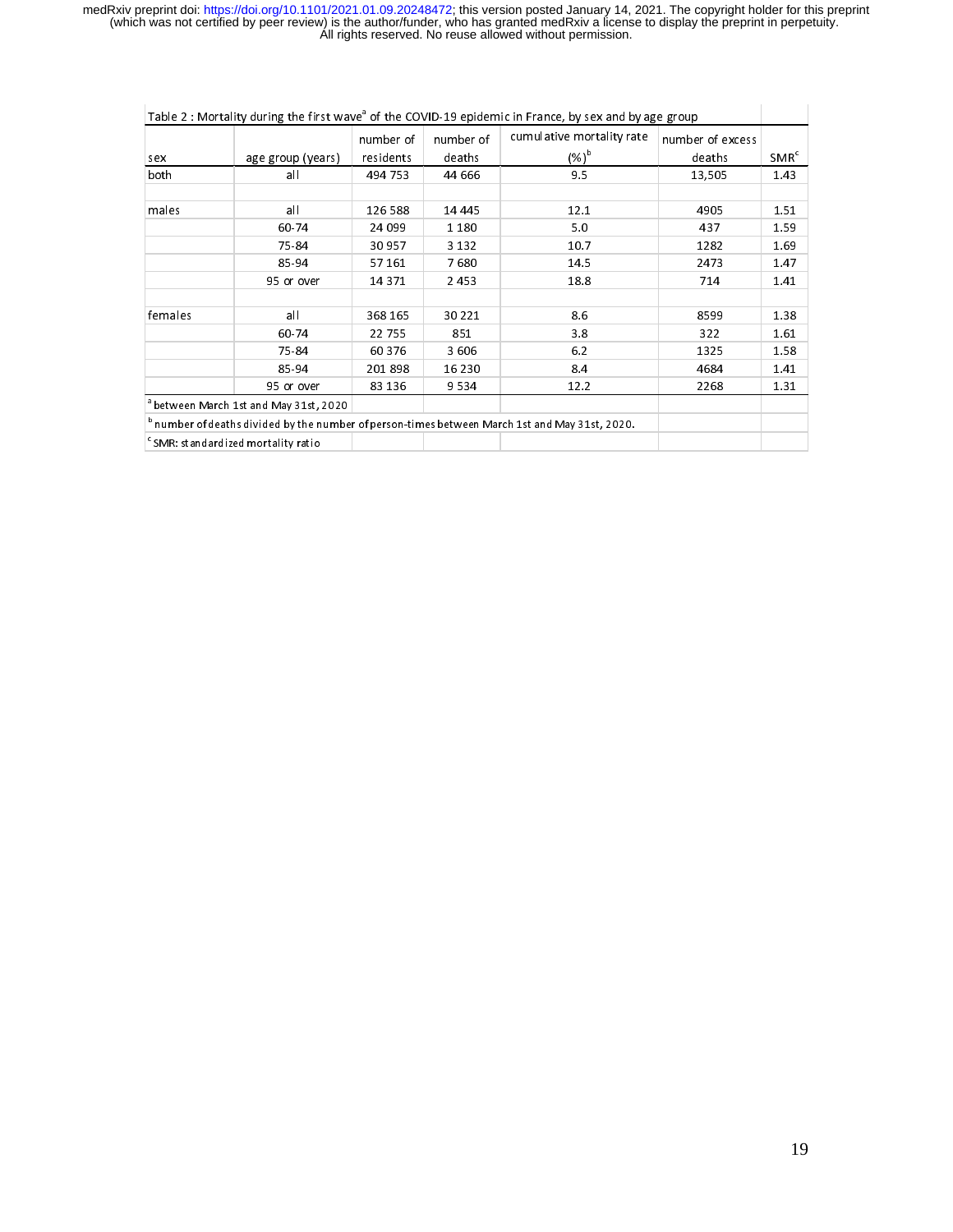

Figure 1 : the weekly observed and expected deaths (A), mortality rates (B), weekly excess deaths (C), and standardized mortality ratios (D)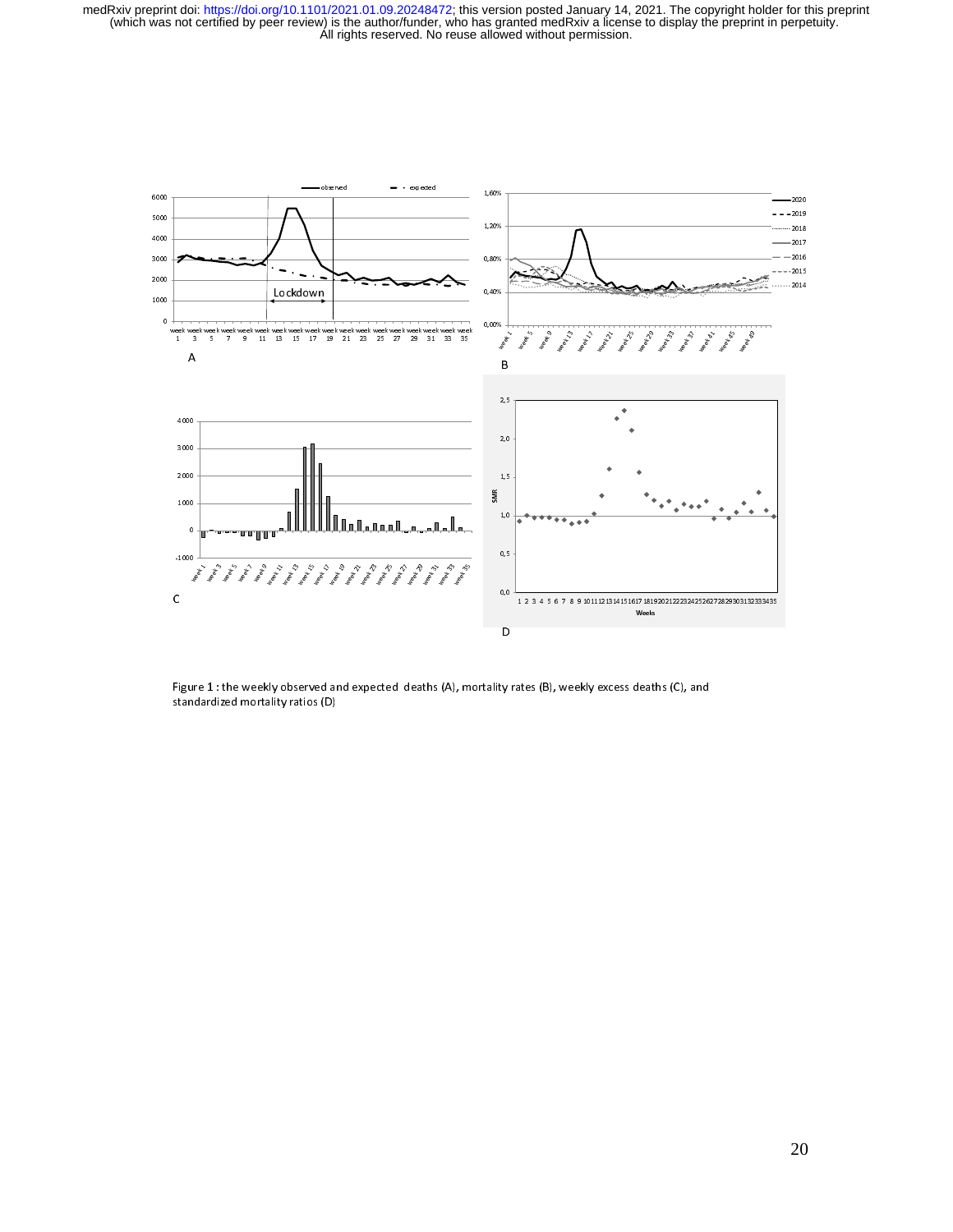

Figure 2: the weekly standardized mortality ratio in females aged 60-74 (A), 75-84 (B), 85-94 (C ), and 95 or over (D)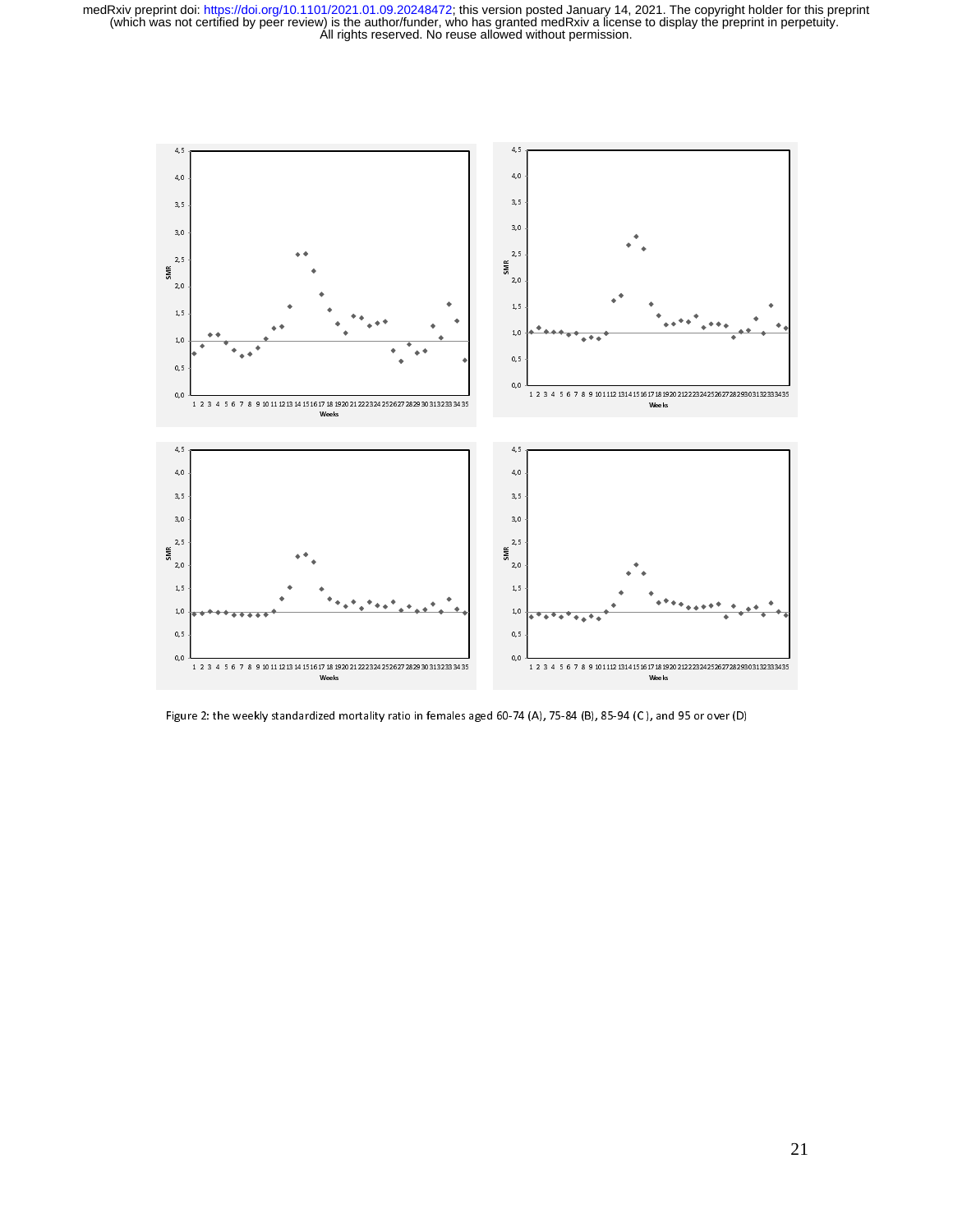

Figure 3: the weekly standardized mortality ratio in males aged 60-74 (A), 75-84 (B), 85-94 (C ), and 95 or over (D)